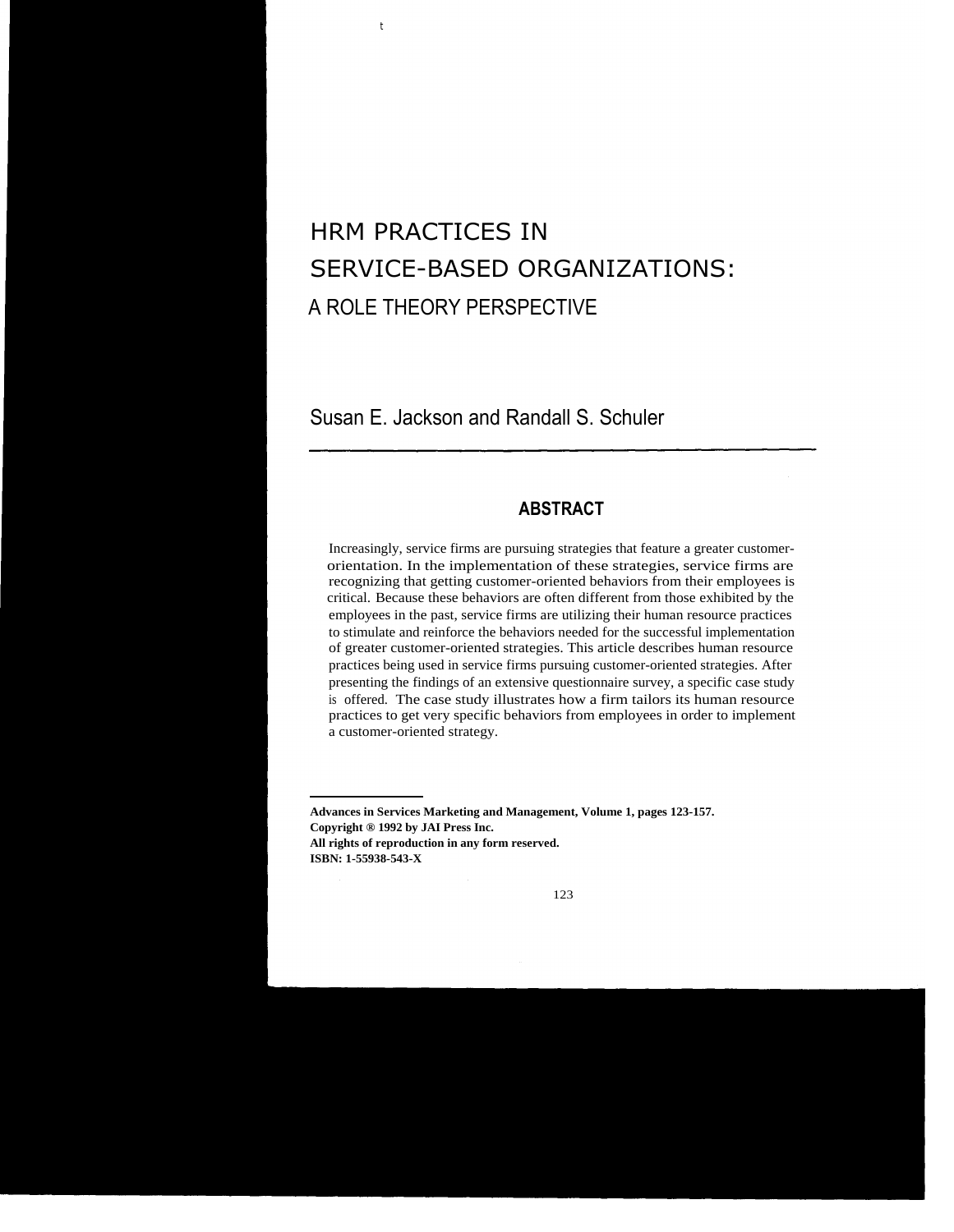t

f

## **INTRODUCTION**

Human resource management (HRM) practices are being increasingly treated as dependent rather than independent variables. Whereas in the past researchers focused almost exclusively on how changes in HRM practices affect employee performance or satisfaction, researchers are now beginning to ask how organizational conditions shape HRM practices (e.g., design, staffing, performance appraisal, compensation, and training and development). Examples of organizational conditions hypothesized to impact HRM practices include strategy (Hambrick and Snow 1987; Snow and Hrebiniak 1980; Olian and Rynes 1984; Lawler 1984; Hambrick and Mason 1984; Gupta and Govindarajan 1984a, b; and Miller, Kets de Vries and Toulouse 1982), organizational life cycle stage (Kochan and Chalykoff 1987; Kerr 1982, 1985), technological change, union presence, internal labor markets and even whether or not an organization has a personnel department (Osterman 1984; Pfeffer and Cohen 1984; Cohen and Pfeffer 1986). Consistent with this line of research investigating the relationship between organizational conditions and HRM practices, this article focuses on HRM practice in service-based organizations.

The role behavior theory perspective (Naylor, Pritchard and Ilgen 1980) provides useful insights for understanding and explaining inter-organizational differences in HRM practices and consequent organizational behaviors. Application of the perspective is built on two fundamental assumptions: (1) HRM practices are a primary means for defining, communicating and rewarding desired role behaviors and (2) desired role behaviors are a function of organizational characteristics.

To illustrate the research agenda suggested by the role behavior theory perspective, empirical tests of several specific hypotheses about service-based organizations using data collected from 267 companies are presented. These data indicate that a role behavior theory perspective holds promise as an explanation for HRM practices used in service firms. To provide richer detail for the role theory perspective, an example of its application is described in an intensive case study. While providing many implications for practical application, the case study, along with the survey results, reveals that more research is needed to develop and refine understanding of the linkages between organizational conditions, roles, HRM practices and employees' behaviors.

## **ALTERNATIVE PERSPECTIVES FOR UNDERSTANDING THE IMPACT OF ORGANIZATIONAL CONDITIONS ON HRM PRACTICES**

In their description of organizational determinants of selection and hiring practices, Cohen and Pfeffer (1986) described four perspectives for explaining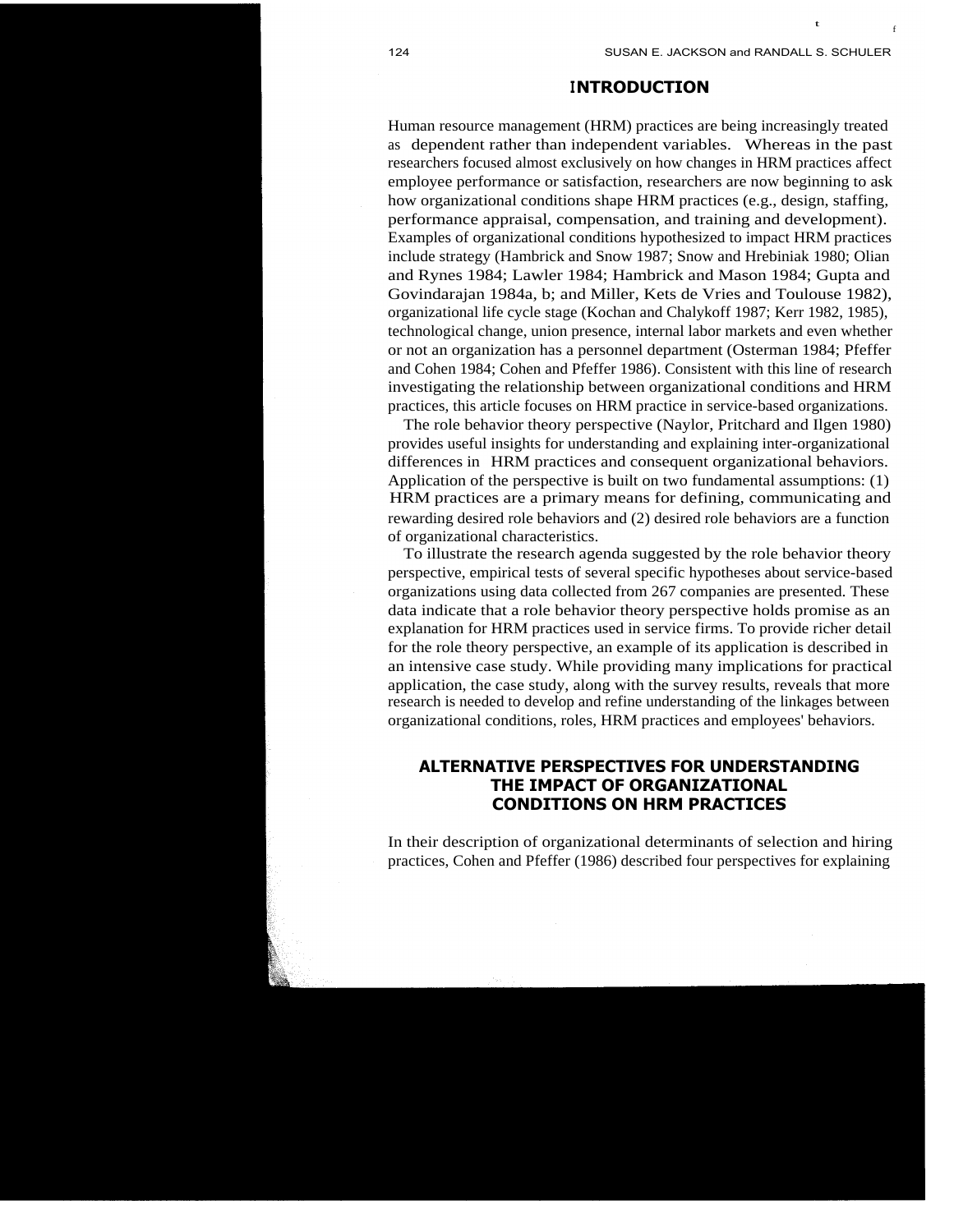## *HRM Practices in Service-Based Organizations 125*

inter-organizational differences in HRM practices: the *technical, control, institutional* and *political* perspectives. A fifth perspective, *economic,* has also been invoked to explain variations in HRM practices (Kochan and Chalykoff 1987). Each of these perspectives focuses researchers' attention on somewhat different aspects of organizational phenomena, and each can contribute to an improved understanding of HRM practices and organizational behavior.

Until recently almost all HRM research was dominated by the *technical* perspective. The technical perspective presumes that organizations wish to plan, staff, appraise, compensate, train and develop their employees in order to ensure that the right people (skill-wise) are in the right place (job) at the right time (Collins 1979). The technical perspective leads to research designed to develop techniques for maximizing the match between employees' knowledge, skills and abilities on the one hand and the demands of the jobs on the other (Schneider 1985). The presumed result of good matching is organizational effectiveness, from which individual employees and the organization as a whole both benefit.

The *control* perspective views HRM practices as a means for organizations to ensure the predictability and reliability of social interactions. The goal is to ensure that employees behave as solid citizens, living according to organizationally approved norms and values (Noland and Bakke 1949; Hollingshead 1949; Bowles and Gintish 1976; Edwards 1976; Collins 1979). This perspective recognizes that organizations attempt to govern social performances in addition to job performance. Desirable social behaviors presumably include getting along well with others and acting as a good citizen who shows concern for the organization's functioning.

The *institutional* perspective posits two major explanations as to why organizations use particular HRM practices: organizations copy the practices they see being used by others, and/or they adopt practices to gain legitimacy and acceptance (Meyer and Rowan 1977; Zucker 1977; Meyer 1980). The institutional perspective assumes that legitimacy and acceptance are important objectives for most organizations because constituencies have the power to offer and withhold resources which, in the long run, may determine the firm's economic performance.

The *political* perspective holds that HRM practices reflect the distribution of power in an organization. For example, having an extensive set of HRM practices implies a powerful personnel department upon which others must depend when making personnel-related decisions (Osterman 1984; Pfeffer and Cohen 1984). But existence of other powerful groups-such as unions or competitors who minimize their labor costs-may act to countervail or suppress the expression of the personnel department's wishes (Doeringer and Piore 1971).

As suggested by Kochan and Chalykoff (1987) the *economic* perspective can also explain variations in HRM practices. Relatively affluent conditions in an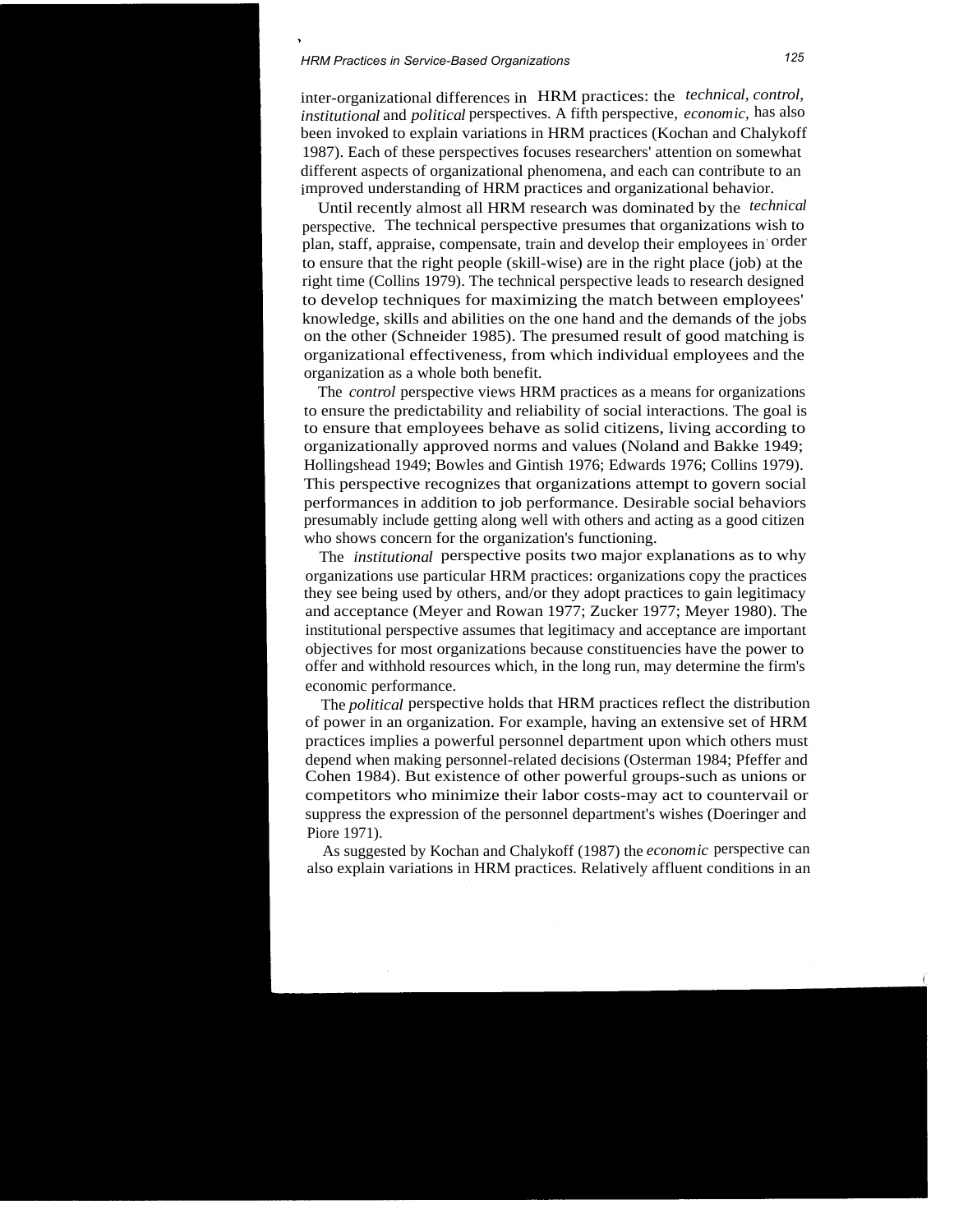I

organization permit it to pay higher wages. This in turn enables an organization to attract more job applicants and be more selective. Higher selectivity (lower selection ratios) diminishes the need to train employees. Furthermore, the attraction of more highly qualified individuals may lead to conditions that give more power and discretion to the employees, thus reducing the attractiveness to them of collective bargaining. The reverse scenario holds under less affluent economic conditions (Osterman 1984).

Each of the five perspectives previously presented helps explain some of the variation and similarity in HRM practices across organizations although additional variation and similarity remain to be explained (Jackson, Schuler and Rivero 1989). In presenting another perspective, the role theory behavior perspective, the authors of this article hope to contribute in a theoretical and empirical way to this growing body of research. The desired goal is to develop a framework that can be used to explain individual behavior in and across organizations by providing an explanation for inter-organizational variations in the HRM practices that presumably shape behavior.

## **A ROLE THEORY PERSPECTIVE FOR UNDERSTANDING AND GUIDING HRM PRACTICES**

Role theory has served as a valuable conceptual and theoretical framework for the study of individual behavior in organizations (Kahn et al. 1964; Katz and Kahn 1978). Roles have been seen as the boundaries between individuals and organizations. More specifically they have been viewed as conveyors of information to individuals in the organization.

Role theory research has often focused on the dysfunctional nature of roles. In particular, roles that are ambiguous and roles that create conflict for the role receiver have been shown to be dysfunctional to both individuals and organizations (Kahn et al. 1964; Rizzo, House and Lirtzman 1970; Jackson and Schuler 1985). Corresponding to this line of research has been a heavy reliance on extremely general measures of role characteristics, primarily the measures of role conflict and ambiguity developed by Rizzo et al. (1970). In contrast, Naylor, Pritchard and Ilgen (1980) and Dougherty and Pritchard (1985) have conceptualized more specific role measures in their theory of behavior in organizations. According to their theory, the basic unit of behavior is an act. Because the time and effort put into an act are not always observable, the critical unit in the theory is the product, the result of the act. The products most central to the theory are those evaluated by an observer, e.g., a role sender such as a supervisor or customer. The evaluation in turn results in outcomes, positive or negative. The magnitude of the outcomes reflects the importance (relevance) of the products.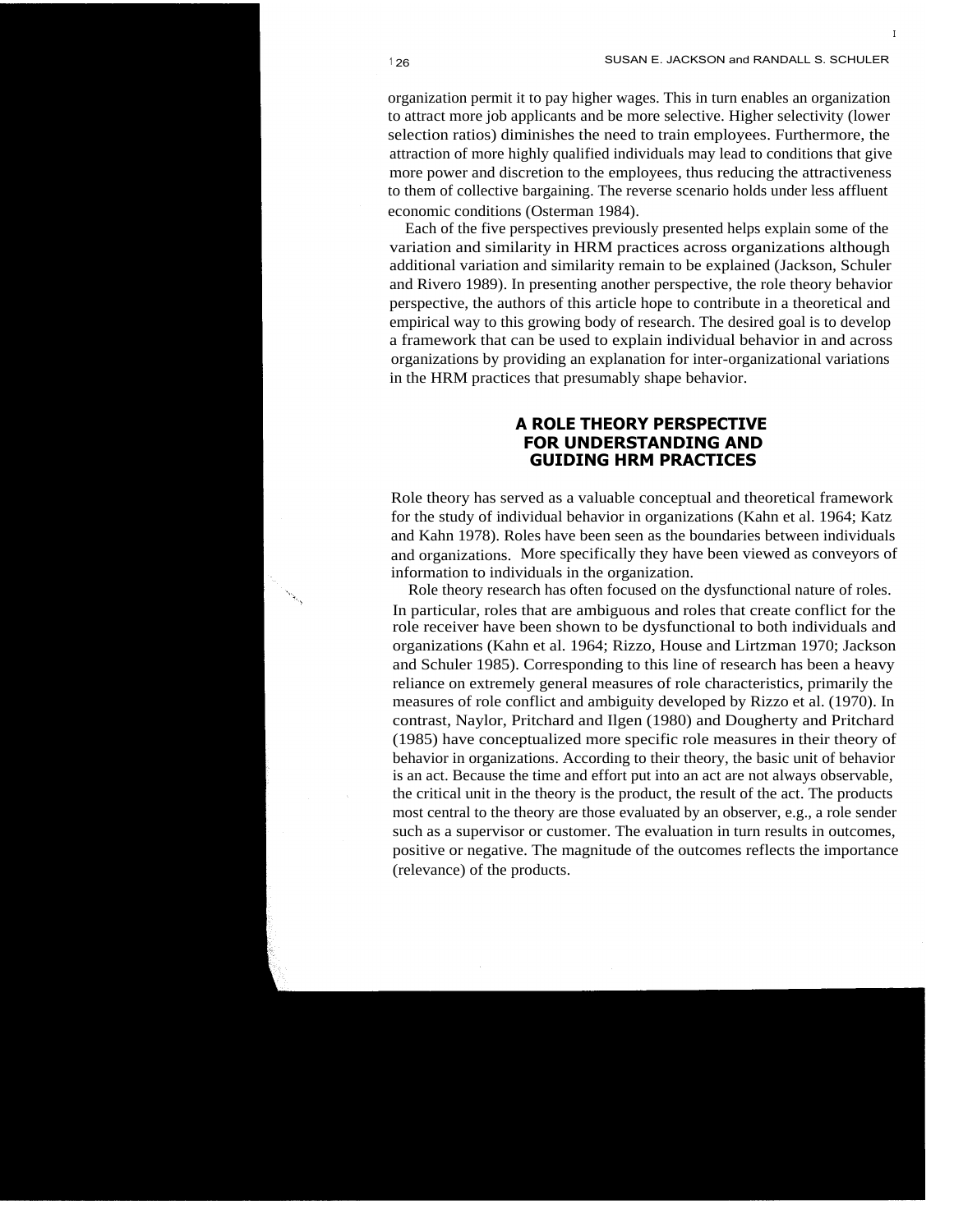#### *HRM Practices in Service-Based Organizations 127*

r

In the service environment, a traditional objective is to serve the customer. Application of the Naylor et al. framework would emphasize the need to consider how that role is differentially carried out by the employees of an organization. For example, the behaviors needed from managers in a service organization are likely to differ from those needed from lower level employees despite the fact that both types of employees are striving to achieve the same goal. As another example, Schuler and Jackson (1987) have described how needed role behaviors vary across organizations pursuing differing competitive strategies.

It is useful to apply role theory as a means to improve understanding of HRM practices used in the service sector. Specifically, it is suggested that (1) human resource management (HRM) practices are used by organizations to convey role information to produce actual role behavior; (2) different HRM practices (of which there are many) convey different role information; and (3) the role information an organization needs to send (and thereby defining needed role behaviors) is in part a function of the business as determined by such characteristics as whether it is in manufacturing or service and the nature of the employee's job, e.g., managerial versus non-managerial. The linkages are illustrated in Figure 1.

#### **Figure 1.** A Role Theory Perspective For Understanding HRM Practices

| <b>Business</b><br>.9<br><b>Behaviors</b><br><b>Practices</b><br>Information<br>Characteristics<br><b>Behaviors</b> | $\overline{\phantom{0}}$<br>-9 | Needed<br>Role | -4 | <b>HRM</b> | .4 Role |  | Actual<br>Role |
|---------------------------------------------------------------------------------------------------------------------|--------------------------------|----------------|----|------------|---------|--|----------------|
|---------------------------------------------------------------------------------------------------------------------|--------------------------------|----------------|----|------------|---------|--|----------------|

Correspondence between needed and actual role behavior is expected to be associated with effective organizations while lack of correspondence is expected to be associated with ineffective organizations. What follows is a description of these relationships. Role theory rationale are utilized to help explain and predict differences in the relationships. Empirical examination, however, is limited to the relationships between business characteristics and HRM practices. This is a necessary first study in a series of studies needed to completely examine the full model that incorporates needed and actual role behaviors. In this sense, this article describes a partial study of the model.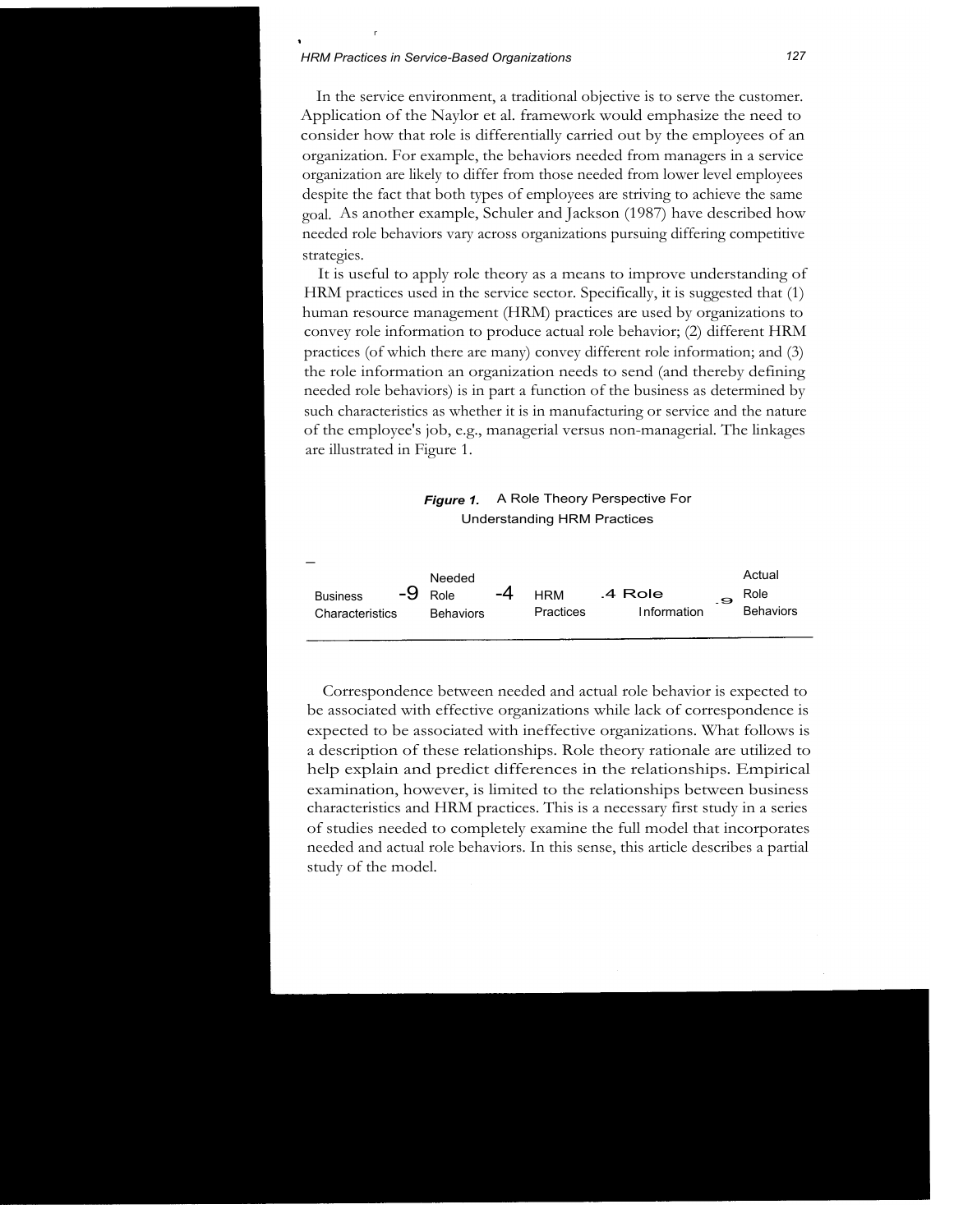## **HRM PRACTICES FOR MANAGERIAL AND HOURLY EMPLOYEES IN SERVICE-BASED AND MANUFACTURING FIRMS**

The U.S. economy can be carved into a large number of industry sectors, but the distinction between manufacturing-based and service-based industries is one of the most basic. Service organizations have been described as differing from manufacturing organizations in three ways: (1) their "products" are intangible rather than tangible; (2) customers are actively involved in the production of services; and (3) the consumption of services occurs simultaneously with their production (Bowen and Schneider 1988; Daft 1986; Mills and Margulies 1980; Mills and Moberg 1982; Larsson and Bowen 1989).

The intangible nature of services means that performance is difficult for supervisors to monitor directly, so employees must be trusted to monitor their own performance. The fact that customers are actively involved in the service production process means service providers must be sensitive to clients' needs; they must monitor these needs and use the cues they receive from clients to guide their job behaviors. Because of these characteristics of service jobs, service organizations should be more likely than manufacturers to include both employee input and client input as sources of performance appraisal information (Mills and Morris 1986).

The simultaneity of the production and consumption processes also has implications for HRM practices (Schneider and Schecter 1991). For example, quality control cannot be achieved by the inspect-and-correct method commonly used in manufacturing plants. Instead, quality control occurs at the point of service delivery (Gronroos 1990; Heskett, Sasser and Hart 1990). In order to maintain control over quality, service organizations are likely to seek ways of controlling the process of service production rather than the outputs (Mills and Moberg 1982). They may invest more resources to train new recruits, with the objective of socializing them to be effective monitors of their own service production behaviors (Bowen and Schneider 1988). They could also revise their personnel selection system (Schneider and Schecter 1991). Another way to gain more control over performance would be to use performance appraisal results in making compensation decisions. Job design practices could also be used to enhance service quality. Enriched jobs should encourage selfmonitoring because employees then feel a greater sense of responsibility for their performance and they are more aware of their significance to the firm (Hackman and Oldham 1980).

This line of reasoning implies that the following practices would be more prevalent in service-based firms:

• Job designs that are "enriched," in that they are characterized by autonomy, variety and interdependence;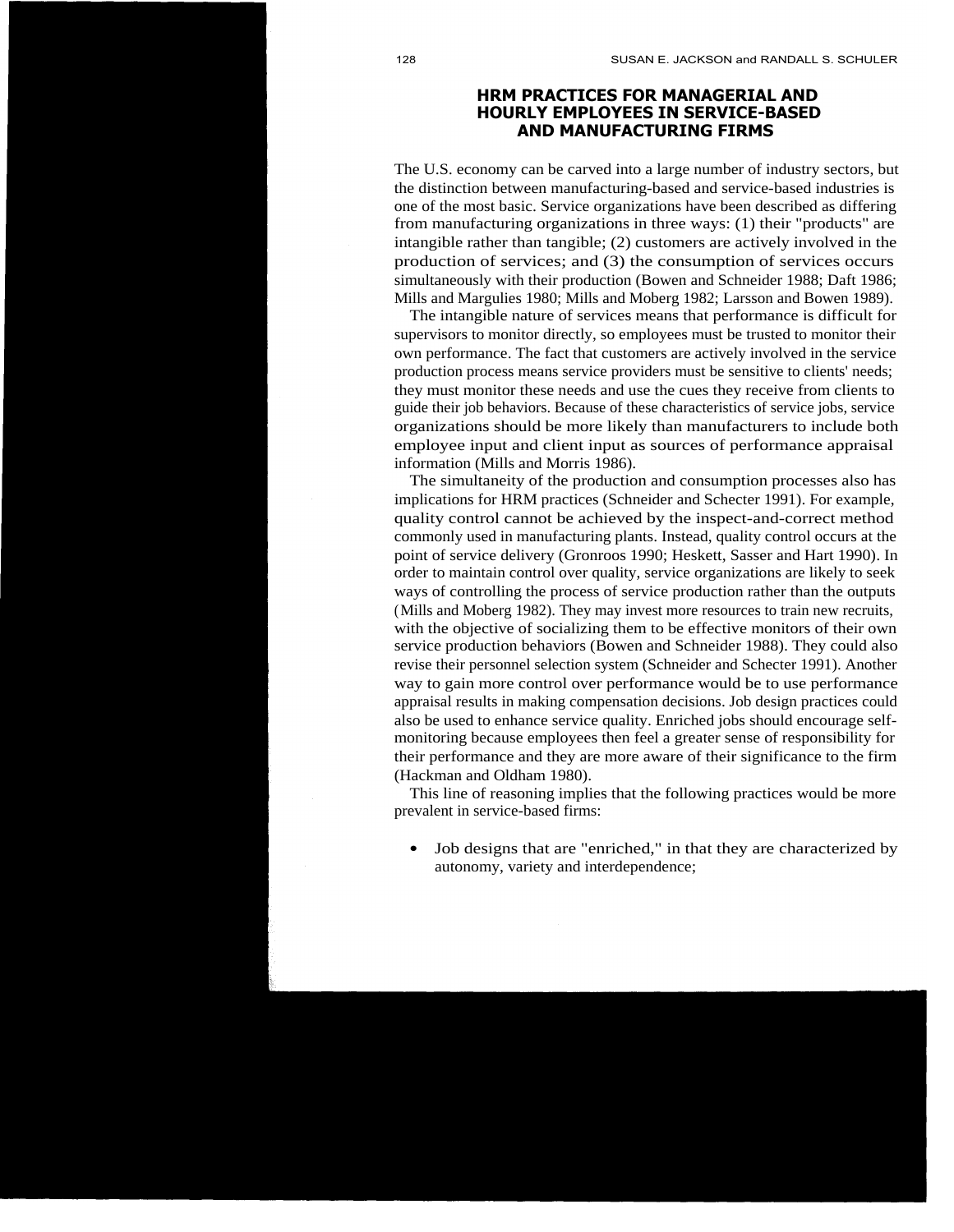*HRM* Practices in Service-Based Organizations 129

- Employee input into performance appraisals;
- Client input into performance appraisals;
- Use of performance appraisal results to assess training needs;
- Extensive training of new employees, with emphasis on performance on their current jobs; and
- Use of performance appraisal results in determining compensation.

It should be noted here that in comparing service-based and manufacturing firms, these predicted differences would be found for both managerial employees and lower-level employees. However, the differences are likely to be greater for lower-level employees whereas differences in the tasks performed by service-based employees and manufacturing employees are particularly pronounced.

## **HRM PRACTICES FOR MANAGERIAL AND HOURLY EMPLOYEES IN SERVICE ORGANIZATIONS**

A large literature addresses the nature of the managerial position. According to this literature, the jobs of managers comprise several roles. Mintzberg (1973), for example, described 10 managerial roles clustered into three categories: interpersonal, informational and decisional. While allowing for differences in situations, taken together, these 10 roles characterize the job of manager as being linked with others, taking some risks, focusing on results and process, managing the activities and jobs of others, dealing with unpredictable events and monitoring the environment of the group or unit being managed. Jacques' (1989) concept of the time span of discretion adds another distinguishing feature to this picture of managerial jobs. The time span of discretion refers to the length of time it takes for results of a contribution to become known. For managers, this time span is usually relatively long.

Using the Mintzberg role distinctions and Jacques' time span of discretion, managerial jobs can be compared and contrasted with hourly or nonmanagerial jobs. While managerial and non-managerial jobs are similar in that both are remunerated and are important to organizational effectiveness, managerial jobs are generally filled with more unpredictability, risk-taking, results-orientation, interdependence and a longer time span of discretion, in comparison to hourly jobs. These differences may diminish, however, as service organizations reduce layers of management, decentralize and push more responsibility down to lower organizational levels.

Organizations use their HRM practices to encourage the behaviors needed to successfully carry out the managerial role. Given that the managerial role is different from the roles of lower-level employees in organizations, it is reasonable to expect that organizations would use somewhat different human resource management practices for the two groups of employees. Specifically,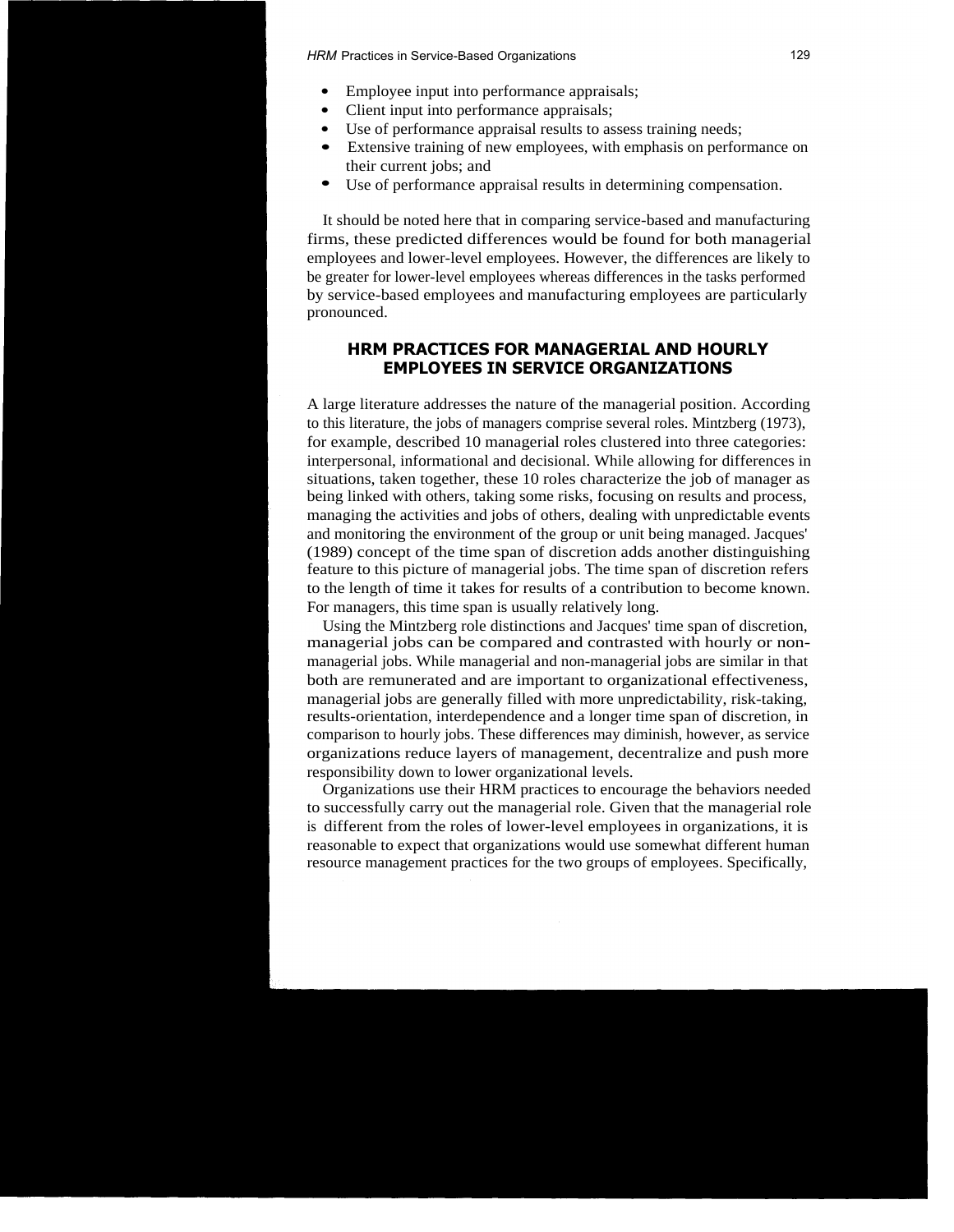given the nature of the managerial role as previously described, it is probable that compared to hourly employees in service-based organizations, managers would be more likely to be influenced by the following practices:

- Jobs with greater skill variety and responsibility;
- Performance appraisals that focus on results;
- Performance appraisals that focus on projects that take a longer period of time;
- Compensation schemes based on company-wide bonuses;
- Training that is provided for longer-term and broader skill development; and
- More training hours per year.

## **HRM PRACTICES FOR MANAGERIAL AND HOURLY EMPLOYEES IN EFFECTIVE AND INEFFECTIVE SERVICE-BASED FIRMS**

The general hypothesis that predicts major differences in human resource practices used in the manufacturing and service industries follows from a deterministic view of the relationship between environments and organizational forms (Hannan and Freeman 1977). Thus, for example, population ecologists would point to the different niches that are the relevant environments for these two industry sectors and argue that the characteristics of the two environments dictate the forms of the organizations that populate them (Aldrich 1979).

Models that emphasize the role of managerial decision-making and choice represent an alternative perspective for generating hypotheses about how organizations are likely to differ in their management practices. The strategic choice perspective assumes that organizations face numerous design options and that the form of management an organization adopts represents decisions made by management. These may be made within some constraints, however, such as the constraints related to operating within the manufacturing or service industry (see Hrebiniak and Joyce 1985). A strategic choice perspective recognizes that multiple design options are often available to organizations, but does not necessarily assume that all options are equally effective within a given environment (e.g., Porter 1980, 1985). Thus, inappropriate managerial decisions can create organizational practices that are less than optimal, in which case organizational effectiveness is likely to suffer. When applied to the issue of human resource management systems, this view of organizational adaptation leads to the prediction that when organizations operating *within* a given industry sector are compared, those that are more effective will be the organizations that have adopted HRM practices consistent with the demands of the industry.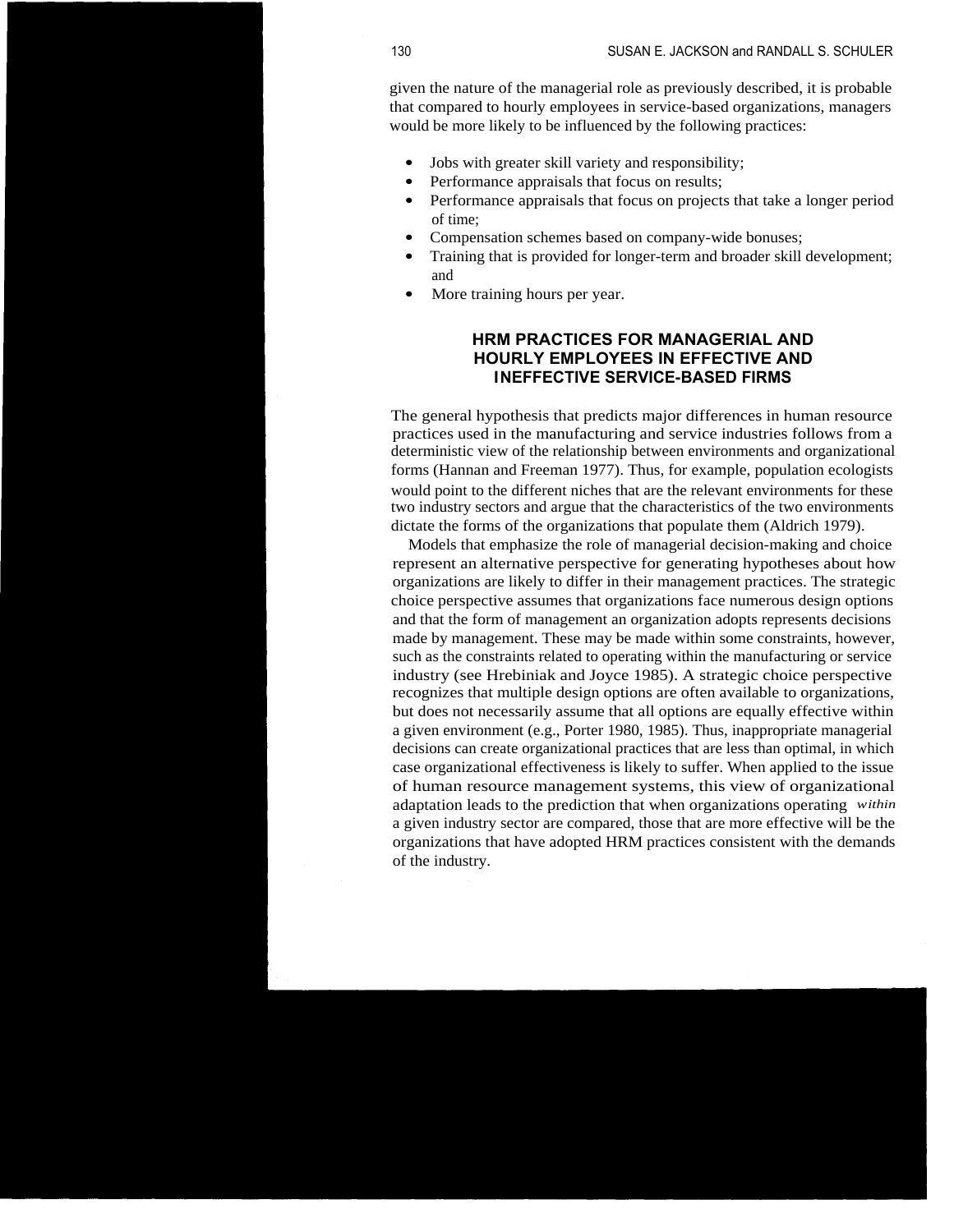#### *HRM. Practices* in Service-Based Organizations 131

Based on the previous discussion and the literature, several differences would be expected between the human resource practices in more effective service firms in comparison to less effective service firms. Specifically, the more effective the service firm the more likely that-

- Job designs will be characterized by skill variety and autonomy:
- Employees will have input into their performance appraisals;
- Clients will have input on appraisals;
- Performance appraisal results will be used in determining training needs;
- There will be a great deal of training of new employees; and
- Performance appraisal results will be used in compensation decisions.

## **METHOD**

Questionnaires designed to assess organizational characteristics and personnel practices were sent to human resource managers in 1,300 U.S. organizations. Names and addresses of human resource managers were obtained from two national membership directories for professional associations related to the field of personnel. A random sampling procedure was used with the restrictions imposed that (1) the title of the person contacted be that of manager, director or vice president and (2) the title did not indicate that the person served as a specialist (e.g., in compensation or training). Two hundred sixty-seven managers returned fully completed questionnaires usable for this study. Human resource managers who completed and returned the questionnaire were then asked to provide the name of the top line manager in their organization. One hundred eighty-three human resource managers complied with this request. In order to obtain information that could be used to establish interrater reliability for the measures of organizational characteristics, the top line managers were sent a short questionnaire. Completed surveys were returned by 156 line managers.

The design of this study sought to include organizations with diverse characteristics in order to increase confidence in the generalizability of the results. Forty different specific industries were represented and no specific industry comprised more that nine percent of the total sample.' However, it cannot be claimed that the sample is statistically representative of the population of all U.S. business organizations. Organizations in the sample were larger (median  $= 472$  employees) than the typical U.S. business establishment (median = 20; World Almanac 1989) and differ in other ways as well.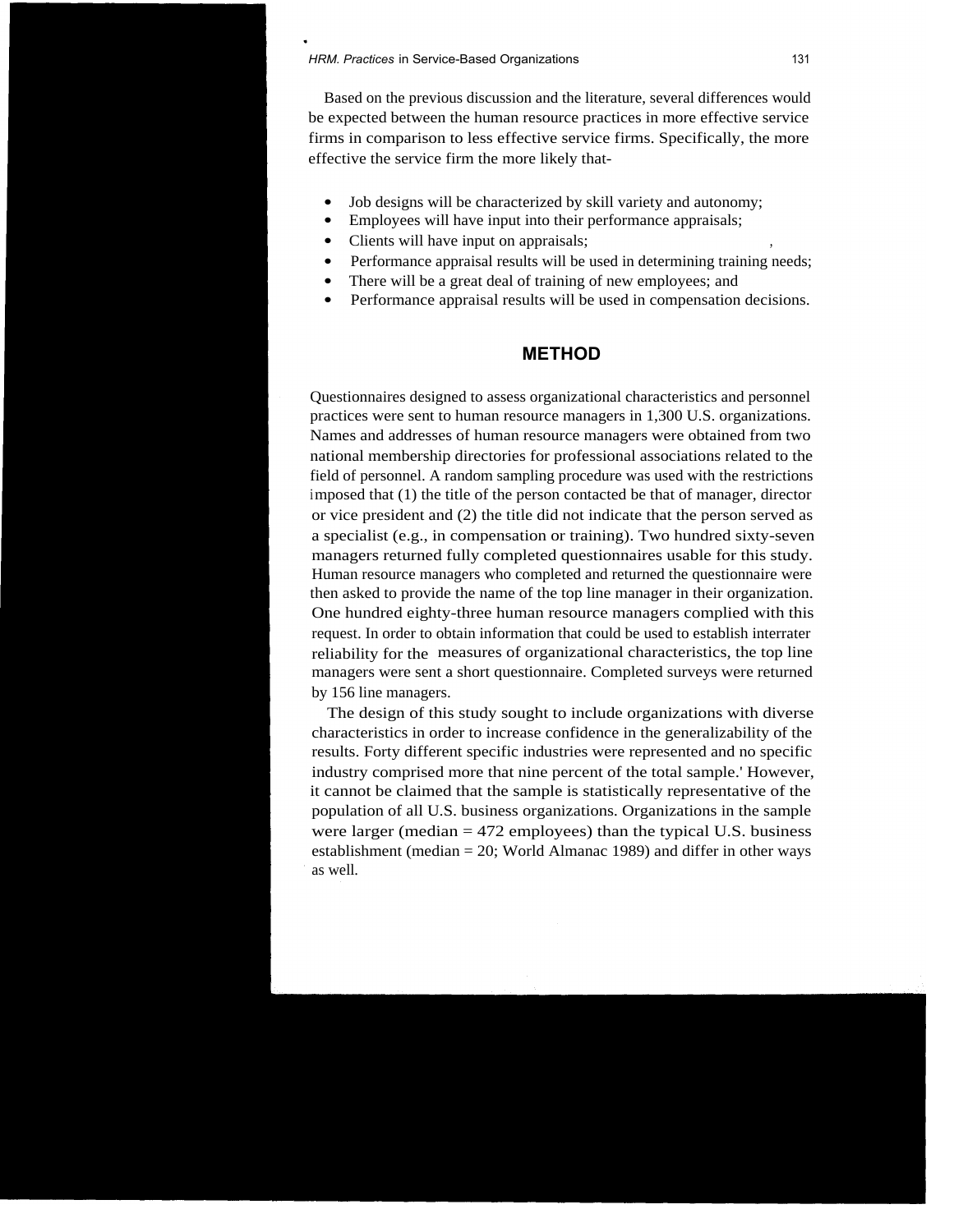## MEASURES

#### Industry Sector

Human resource managers answered two questions to assess the extent to which their organizations were involved in manufacturing and service activities. One question presented descriptions of 11 types of business activities that could be classified as manufacturing (seven activities) or service (four activities) and asked respondents to indicate which one was most descriptive of their organization. A second question asked respondents to estimate the percentage of sales for their organization that were derived from four types of activity: non- manufacturing activities, and manufacturing activities based. on small batches, large batches and continuous processing (definitions of each were provided). An organization was classified as a manufacturer if the human resource manager indicated it was primarily engaged in one of the seven manufacturing activities on the first question *and* it derived at least 80 percent of sales from the three manufacturing activities in the second question *(N =* 118). An organization was classified as a service-based business if the human resource manager indicated it was engaged primarily in one of the four service activities on the first question *and* it derived at least 80 percent of sales from non-manufacturing activities  $(N = 68)$ . The resulting classification of organizations derived from the responses of human resource managers corresponded 100 percent with classification derived from line managers' responses.

#### Human Resource Management Practices

Human resource managers were asked to describe several HRM practices. Items consisted of brief descriptions such as "performance appraisal results are used to determine compensation" and "employees receive bonuses for company- wide productivity improvements or profitability gains."

For most items, respondents were asked to indicate the percentage of employees covered by the practice described. They were instructed as follows: "Below are descriptions of'several HRM practices. For each item, indicate the percentage of employees for whom the statement is currently true in your firm/ division. Give separate percentage estimates for each category of employees." Estimates were requested for top managers, other managers and supervisors, nonexempt salaried employees and hourly employees.

For a few items, a different format was used. The alternative format asked respondents to divide a total of 100 points among several response categories. Thus, to assess the extent to which performance appraisals focused on shortterm versus long-term projects, respondents were asked to divide 100 points to indicate the percentage of "appraisals (that) focus on projects or assignments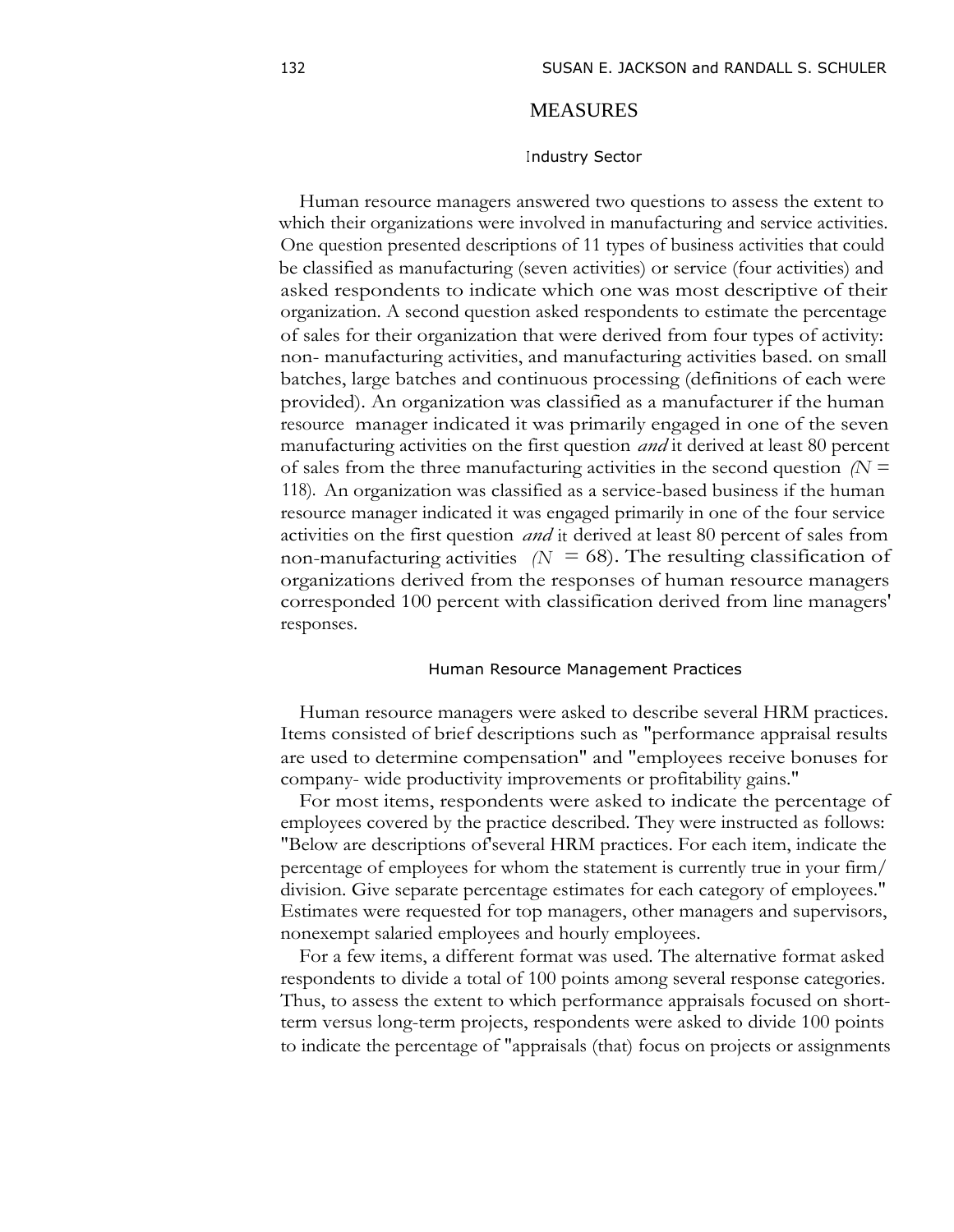that take less than 6 months to do, 6 to 12 months to do, 12 to 24 months, and 2 years or more."

Similarly, to determine the extent to which performance appraisals took into account the evaluations of various alternative sources of information, respondents were given the following instructions: "Performance appraisals can be based on input from various sources, such as supervisors, peers, clients, etc. For each type of employee, indicate how much input each source has in the performance appraisal process." The 100 points were to be distributed among six sources: supervisor, supervisor's boss, peers, self, subordinates and clients.

A third item using this type of format assessed the percentage 'of pay employees received from three sources. Instructions were as follows: "For each category of employee, indicate the percentage of compensation that was (a) guaranteed income (pay from guaranteed source such as salary or hourly wages), (b) incentive pay based on annual performance, (c) incentive pay based on long-term (more than one year) performance."

Finally, for two items, respondents estimated the number of hours of training received. The questions were "The typical employee received how many hours of training during the past 12 months (exclude new hires)?" and "The typical new hire received how many hours of training during the past 12 months?"

HRM practices for the two managerial categories were highly correlated (median  $r = .76$ ), so responses for these two categories were combined by computing a weighted average that took into account the relative proportion of managers from each of the two categories. Practices used for management employees and hourly employees were not highly correlated.

Whereas most of the items describing personnel practices were not sufficiently intercorrelated to justify combining items into indices, a few multiitem indices were judged to be appropriate due to high intercorrelations between items. These indices are described next.

The degree to which the jobs held by employees were enriched was assessed by three items that were combined to form a job design index (alpha = .79 and .83 for hourly and managerial employees, respectively). The percentage of pay based on incentives was obtained by summing the percentages of pay from short-term and long-term incentives (alpha  $=$  .84 and .71, respectively). The percentage of employees for whom job/employment security was almost guaranteed was obtained by averaging the percentages of employees for whom "job security is almost guaranteed" and "employment security is almost guaranteed" (alpha = .80 and .84, respectively). The percentage of employees for whom training is given to develop skills needed in current job or skills needed in the near future was obtained by averaging the percentages of employees who "During the past 12 months ... attended training programs designed to: (a) immediately improve performance in their current job, excluding training for new hires, (b) teach new hires the skills they need to perform their jobs, and (c) teach skills that will be needed in the near future"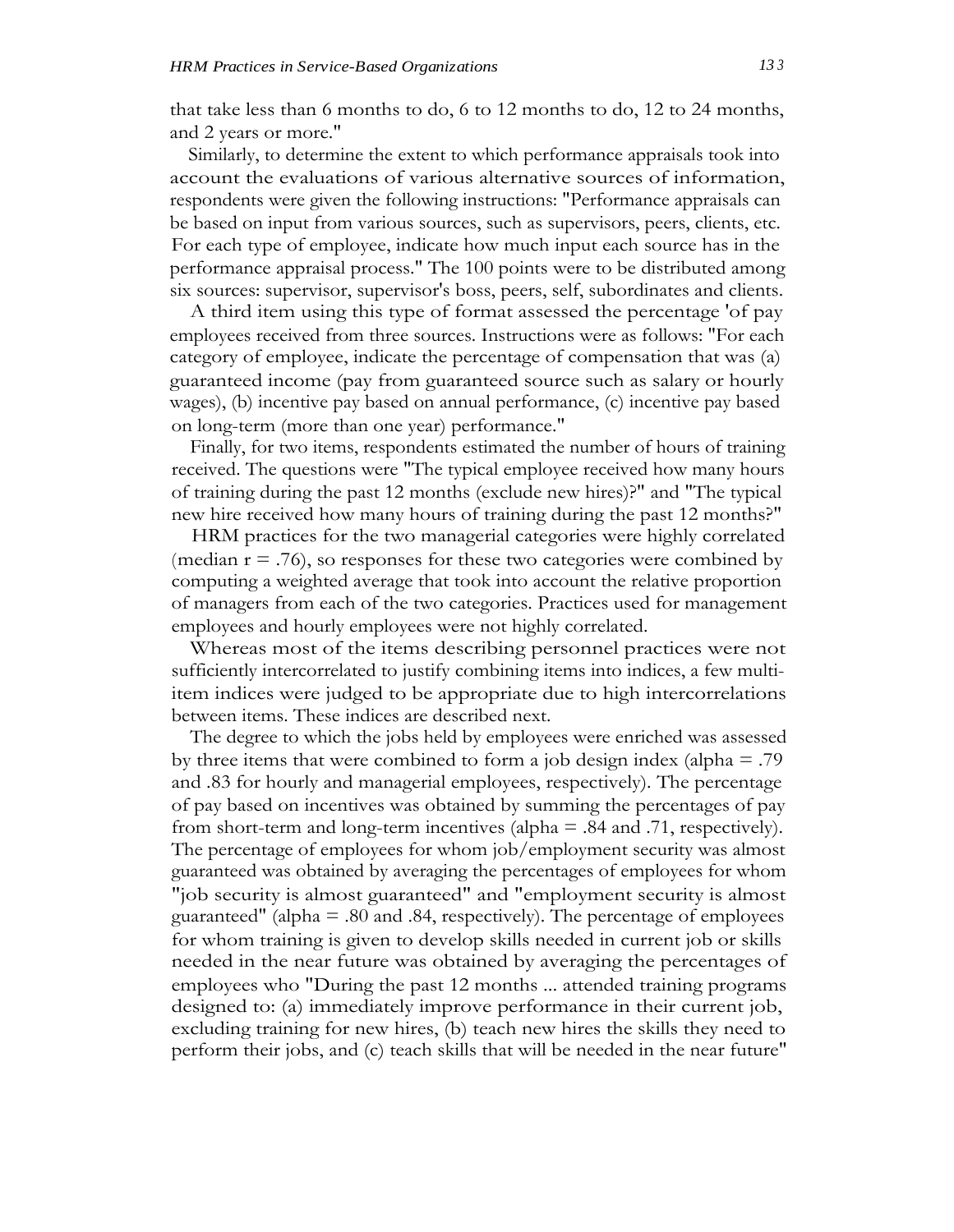(alpha  $=$  .73 and .75, respectively). The percentage of employees for whom training is given to develop skills needed for promotion, transfer and/or future company needs was obtained by averaging the percentage of employees who "During the past 12 months... attended programs designed to (d) teach skills for other jobs within the firm in order to increase lateral mobility, (e) teach skills for other jobs within the firm in order to increase promotability, and (f) teach skills for jobs that do not yet exist, in anticipation of future company need" (alpha  $=$  .83 and .88, respectively).

## Organizational Effectiveness

Five items were summed to assess organizational effectiveness (alpha  $=$  .65): growth rate, market share, return on investment, quality and employee enthusiasm. Responses could range from 1, "very low relative to what is desired-inadequate," to 4, "excellent, we are really in good shape."

## **RESULTS**

Several characteristics of the organizations in this sample were evaluated to determine whether the dimension of service versus manufacturing firm was correlated with other potentially confounding characteristics (see Jackson et al. 1989 for details of these measures). Analyses revealed a slight tendency for service organizations to be structured on the basis of functions rather than divisions, in comparison to manufacturers  $(r = .28)$ . In addition, service organizations were less likely to have unionized employees in comparison to manufacturers  $(r = .21)$ . However, manufacturers and service organizations did not differ in size  $(r = .12)$ . The small magnitude of these associations increases the confidence that the comparisons reported primarily reflect differences attributable to the distinction of interest to the authors of this article.

# HRM Practices for Managerial and Hourly Employees in Service-Based Organizations Versus Manufacturing Organizations

Table 1 summarizes the practices used for hourly and managerial employees in service-based organizations and manufacturing organizations. Note that the final column of Table 1 indicates whether a practice entered a discriminant analysis equation comparing service and manufacturing firms. For both hourly and managerial employees, discriminant analyses revealed a significant association between industry sector and the human resource practices a firm used: R,  $= .53, X^2 = 57.52, p < .001$ , for hourly employees, and R, = .49,  $X^2 = 51.73$ , p < .001, for managerial employees.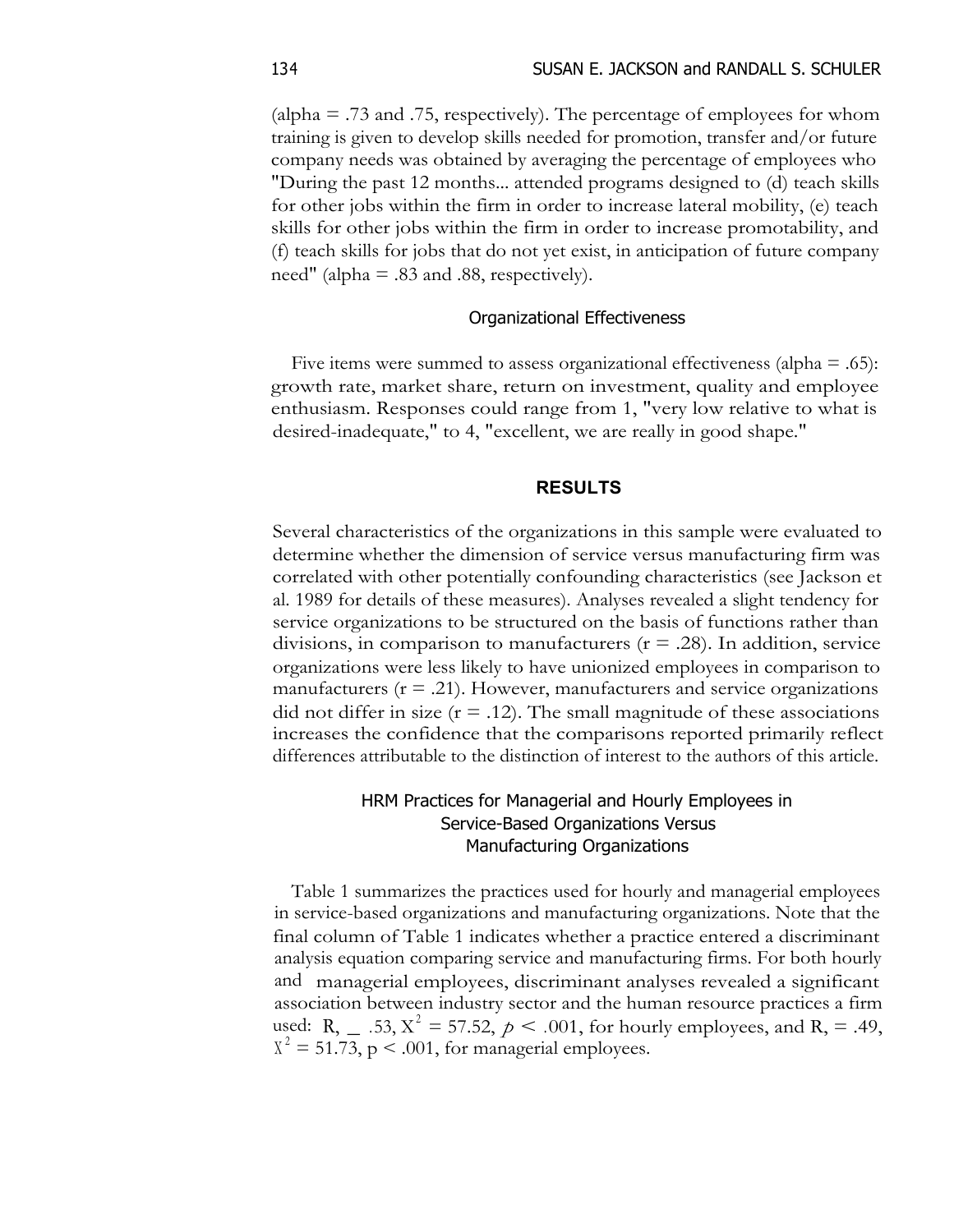|     | <b>HRM</b> Practices                                                                      | Mfg            | Serv            | $\bm{F}$ |
|-----|-------------------------------------------------------------------------------------------|----------------|-----------------|----------|
| 1.  | % employees whose skills & abilities are fully utilized                                   |                |                 |          |
|     | Hourly<br>Managerial                                                                      | 65.02<br>76.36 | 69.43<br>76.55  |          |
| 2.  | % employees whose jobs are highly enriched'                                               |                |                 |          |
|     | Hourly<br>Managerial                                                                      | 54.57<br>83.04 | 54.53.<br>84.86 |          |
| 3.  | % employees whose jobs help them acquire skills needed for<br>other jobs in the company   |                |                 |          |
|     | Hourly<br>Managerial                                                                      | 44.64<br>64.15 | 56.21<br>64.72  |          |
| 4.  | % employees who have more than one position available to<br>them for promotion            |                |                 |          |
|     | Hourly<br>Managerial                                                                      | 55.20<br>47.49 | 59.04<br>43.99  |          |
| 5.  | % employees whose performance appraisals are formalized                                   |                |                 |          |
|     | Hourly<br>Mangerial                                                                       | 71.16<br>80.98 | 82.90<br>86.31  |          |
| 6.  | % employees whose performance appraisal results are used to<br>determine compensation     |                |                 |          |
|     | Hourly<br>Managerial                                                                      | 46.58<br>85.91 | 71.32<br>88.93  |          |
| 7.  | % employees whose performance appraisals focus on how job is<br>done, not how well        |                |                 |          |
|     | Hourly<br>Managerial                                                                      | 29.81<br>29.92 | 27.76<br>23.52  |          |
| 8.  | % employees who have a say in the criteria used in their perfor-<br>mance appraisal       |                |                 |          |
|     | Hourly<br>Managerial                                                                      | 19.41<br>53.24 | 27.35<br>52.23  |          |
| 9.  | % employees whose performance appraisals are based on objec-<br>tive quantifiable results |                |                 |          |
|     | Hourly<br>Managerial                                                                      | 58.50<br>70.91 | 63.88<br>70.58  |          |
| 10. | % employees whose performance appraisals are used to identify<br>their training needs     |                |                 |          |
|     | Hourly<br>Managerial                                                                      | 36.67<br>56.20 | 39.41<br>42.04  |          |

# **Table 1.** Comparison of HRM Practices for Hourly and Managerial Employees in Organizations from the Manufacturing and Service Sectors

(continued)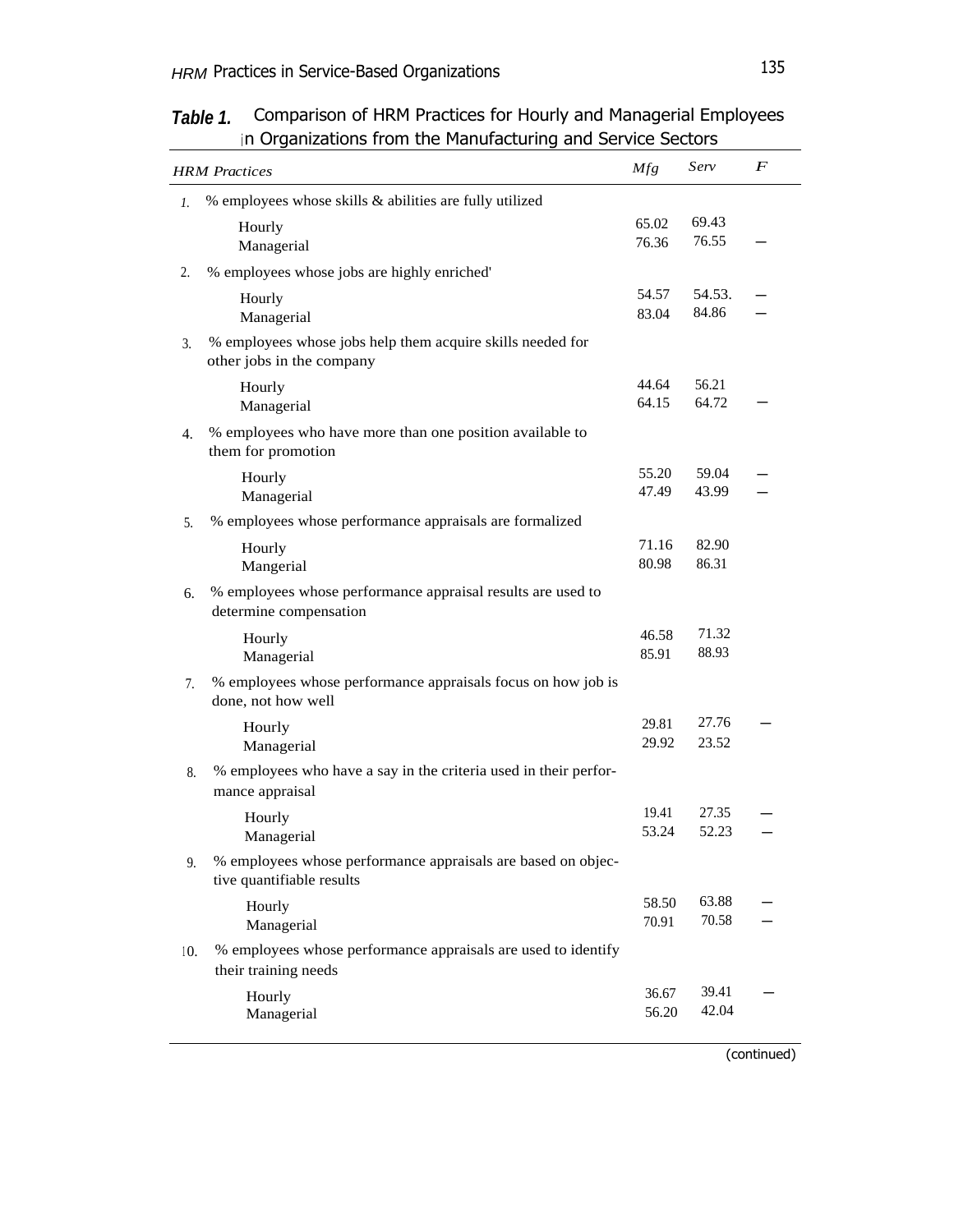|     | <b>HRM</b> Practices                                                                        | Mfg            | Serv           | $\boldsymbol{F}$ |
|-----|---------------------------------------------------------------------------------------------|----------------|----------------|------------------|
| 11. | % employees whose performance appraisals focus on projects<br>that take 12 months or longer |                |                |                  |
|     | Hourly<br>Managerial                                                                        | .89<br>18.74   | 3.78<br>15.22  | *                |
| 12. | % of input to performance appraisal that comes from:                                        |                |                |                  |
|     | supervisor<br>a.<br>Hourly<br>Managerial                                                    | 83.80<br>69.82 | 78.93<br>65.43 |                  |
|     | supervisor's boss<br>b.<br>Hourly<br>Managerial                                             | 9.07<br>14.38  | 9.88<br>13.25  |                  |
|     | peers<br>c.<br>Hourly<br>Managerial                                                         | 1.86<br>3.46   | 1.73<br>5.35   |                  |
|     | self<br>d.<br>Hourly<br>Managerial                                                          | 4.55<br>8.49   | 5.27<br>8.93   |                  |
|     | subordinates<br>e.<br>Hourly<br>Managerial                                                  | .14<br>1.81    | .59<br>2.41    | *                |
|     | clients<br>f.<br>Hourly<br>Managerial                                                       | .37<br>1.83    | 2.88<br>4.16   | *<br>*           |
| 13. | % employees who are given bonuses based on company-wide<br>productivity or profitability    |                |                |                  |
|     | Hourly<br>Managerial                                                                        | 16.56<br>45.51 | 19.57<br>46.96 |                  |
| 14. | % employees who are stockholders                                                            |                |                |                  |
|     | Hourly<br>Managerial                                                                        | 22.37<br>43.74 | 19.43<br>35.21 | $\ast$<br>*      |
| 15. | % employees paid whatever it takes to attract & retain them                                 |                |                |                  |
|     | Hourly<br>Managerial                                                                        | 9.28<br>24.29  | 11.67<br>20.53 | $\ast$<br>$\ast$ |
| 16. | % employees offered flexible benefits packages                                              |                |                |                  |
|     | Hourly<br>Managerial                                                                        | 11.10<br>16.56 | 19.50<br>24.61 |                  |

(continued)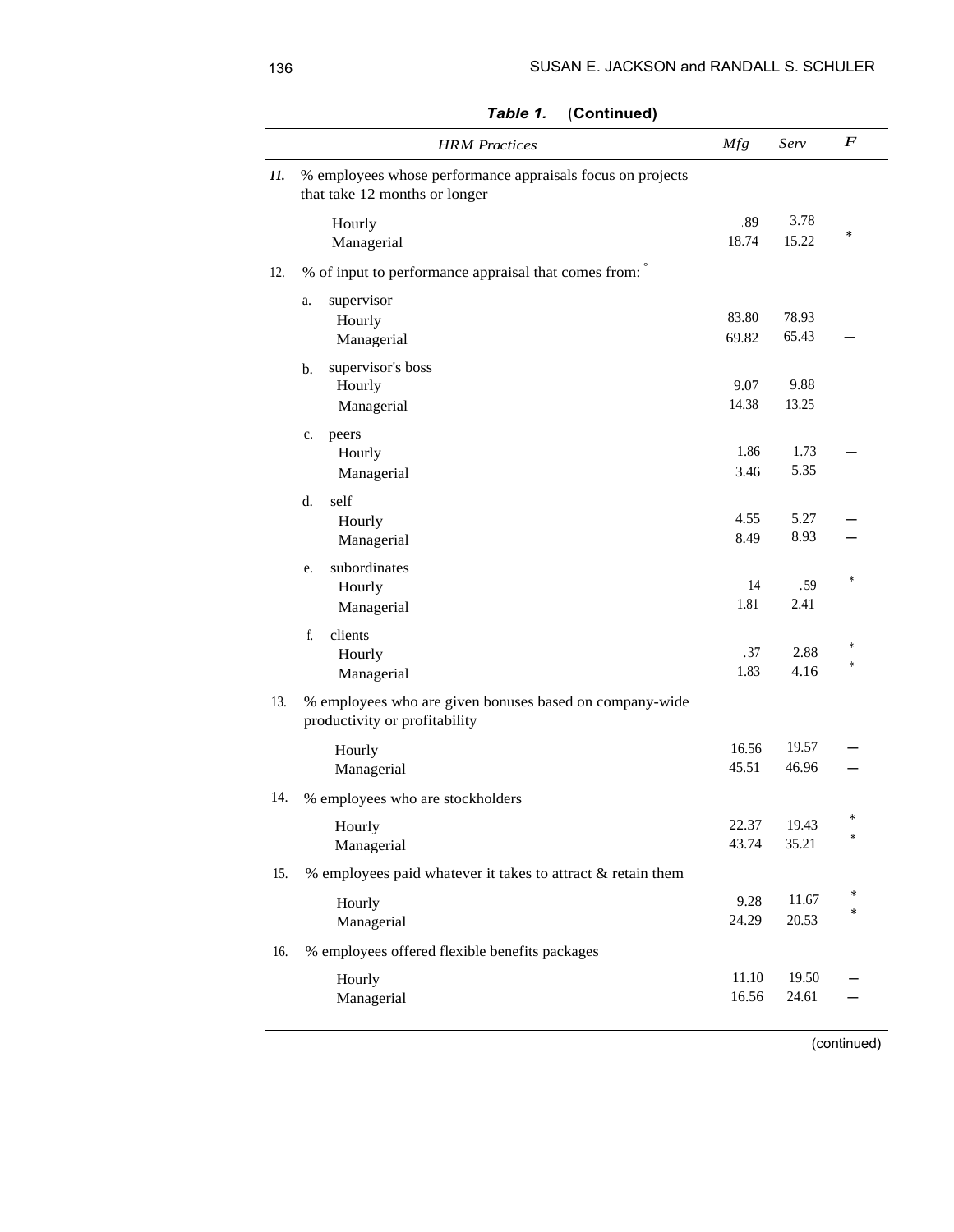|     | <b>HRM Practices</b>                                                                                                          | Mfg            | Serv           | F |
|-----|-------------------------------------------------------------------------------------------------------------------------------|----------------|----------------|---|
| 17. | % employees who can choose mix of compensation components<br>(e.g., salary, bonus, stock)                                     |                |                |   |
|     | Hourly<br>Managerial                                                                                                          | 0.24<br>1.40   | 2.66<br>7.28   |   |
| 18. | % of pay based on incentives rather than from guaranteed<br>wages/salary'                                                     |                |                |   |
|     | Hourly<br>Managerial                                                                                                          | 2.73<br>10.65  | 3.27<br>14.46  |   |
| 19. | % employees paid 15% or more above the external market                                                                        |                |                |   |
|     | Hourly<br>Managerial                                                                                                          | 12.99<br>11.81 | 11.59<br>14.03 |   |
| 20. | % employees offered deferred compensation                                                                                     |                |                |   |
|     | Hourly                                                                                                                        | 9.08           | 6.33           |   |
|     | Managerial                                                                                                                    | 16.26          | 14.18          |   |
| 21. | % employees whose job/ employment security is almost<br>guaranteed'                                                           |                |                |   |
|     | Hourly<br>Managerial                                                                                                          | 38.33<br>34.55 | 31.86<br>31.86 |   |
| 22. | No. hours training received by typical employees in past 12<br>months (excludes new hires)                                    |                |                |   |
|     | Hourly<br>Managerial                                                                                                          | 21.80<br>32.85 | 34.10<br>40.39 |   |
| 23. | No. hours training received by typical new hire during past 12<br>months                                                      |                |                |   |
|     | Hourly                                                                                                                        | 49.86          | 56.54          |   |
|     | Managerial                                                                                                                    | 38.46          | 40.11          |   |
| 24. | % employees for whom training is given to develop skills<br>needed for their current job or skills needed in the near future' |                |                |   |
|     | Hourly                                                                                                                        | 24.35          | 33.15          |   |
|     | Managerial                                                                                                                    | 26.04          | 33.81          |   |
| 25. | % employees for whom training is given to develop skills<br>needed for promotion, transfer and/or future company needs'       |                |                |   |
|     | Hourly                                                                                                                        | 7.10           | 10.41          |   |
|     | Managerial                                                                                                                    | 9.16           | 10.40          |   |

*Table 1.* **(Continued)**

Notes: A significant F value indicates that the variable entered the discriminant analysis. Separate discriminant analyses were conducted for hourly and managerial employees.

 $*p<.05$ 

Index was developed from multiple items. See METHODS for details.

**b** Respondents divided 100 points among the categories.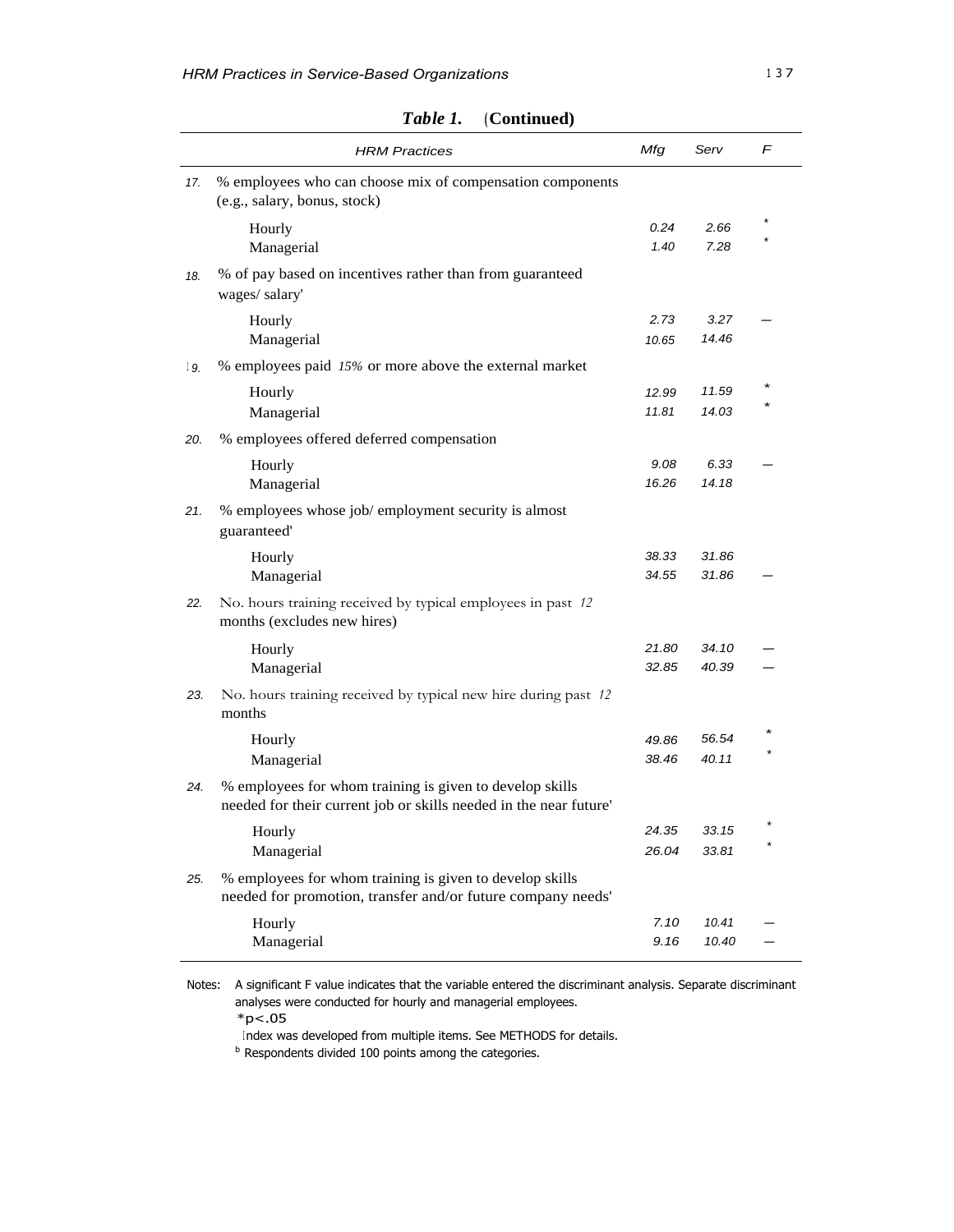As predicted, service organizations were more likely to include client input as a part of the performance appraisal process (item 12f) for both hourly and managerial employees although the amount of input from clients was generally quite low. Also as expected, training was more central to service firms: more training was offered to new hires (item 23), and more employees received training relevant to their current jobs (item 24). Contrary to predictions, service employees did not have more input into their performance appraisals (item 12d). The hypothesis that service organizations would be more likely to use performance appraisal results to determine compensation `was supported for both hourly and managerial employees (item 6). In addition, several other differences in compensation practices are apparent in Table 1. For example, service firms are less likely to have employee stockholders (item 14) and to offer deferred compensation (item 20), but they are more likely to offer employees a choice in the design of their pay package (item 17).

## HRM Practices for Managerial Versus Hourly Employees in Service-Based Organizations

Comparisons between the HRM practices used by service organizations for managing their hourly and managerial employees are shown in Table 2. The overall pattern of results is that within the service sector, relatively small differences exist in practices applied to these two groups of employees. However, the differences found do correspond to the differences in behaviors needed from the two groups of employees.

The largest difference is in the nature of the jobs. Managerial jobs are considerably more enriched (item 2); that is, managerial jobs are characterized by more autonomy and skill variety. Consistent with their higher status level in organizations, managers are more likely to have a say in the criteria used in their performance appraisals (item 8). The higher level of interdependence that characterizes the managerial role was reflected in the fact that performance evaluations for managers are more likely to include feedback from peers and subordinates (item 12).

Significant differences in compensation practices were also found. Consistent with the organizations' desire for managers to be bottom-line oriented, managerial employees were more likely to have their pay linked to their own performance and the performance of the firm. Managers were more likely to receive bonuses based on productivity (item 13), and they were more likely to be stockholders (item 14). While managers also had a greater percentage of their salary determined by incentives, the total percentage (approximately 13) was not extremely high (item 18). Thus, the comparisons for managerial and hourly employees support the role theory perspective.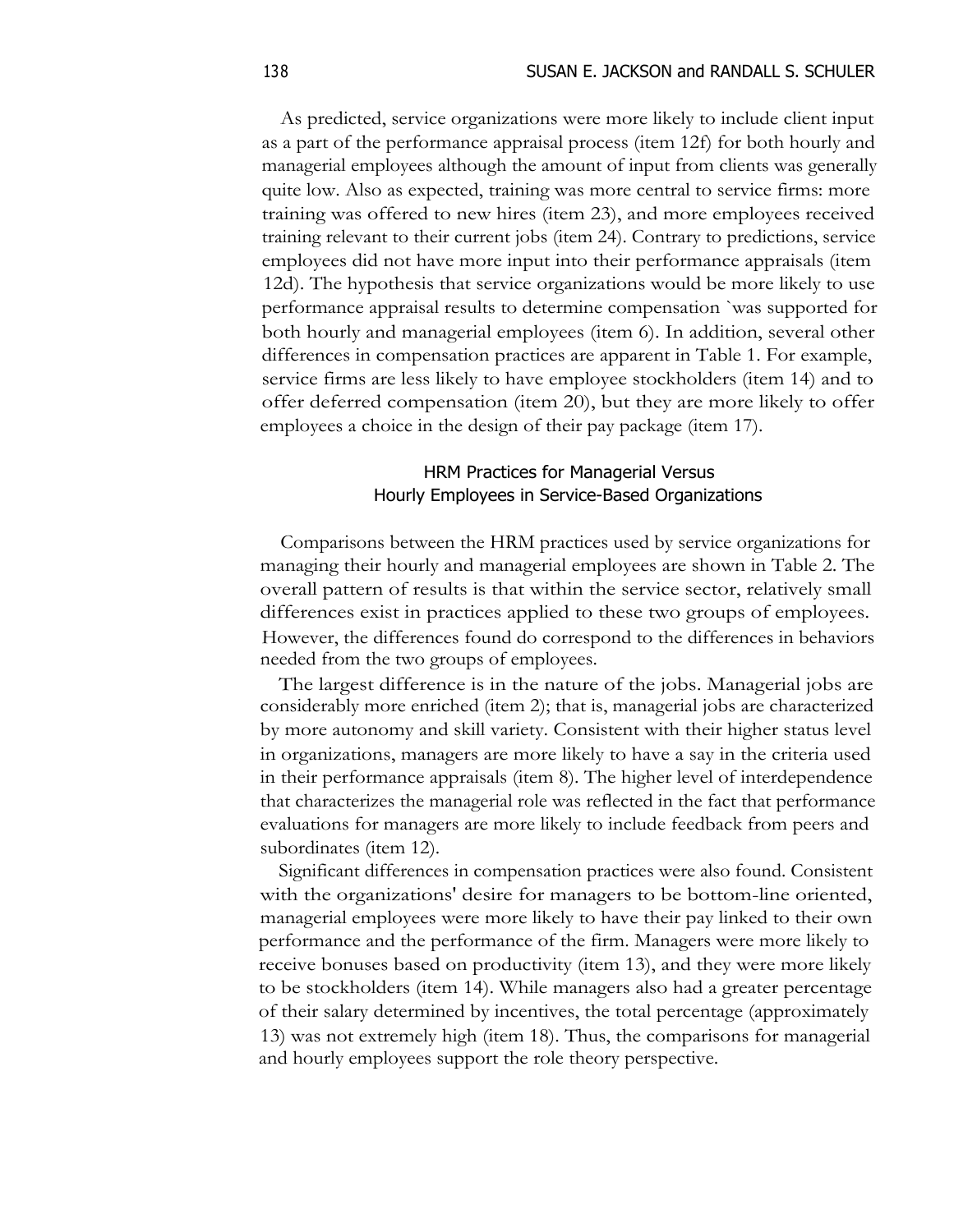|     | <b>HRM</b> Practices                                                                        | Hourly      | Mgmt         | $\boldsymbol{t}$ |
|-----|---------------------------------------------------------------------------------------------|-------------|--------------|------------------|
| 1.  | % employees whose skills & abilities are fully utilized                                     | 69.43       | 76.55        |                  |
| 2.  | % employees whose jobs are highly enriched'                                                 | 54.53       | 84.86        |                  |
| 3.  | % employees whose jobs help them acquire skills needed for<br>other jobs in the company     | 56.20       | 64.73        |                  |
| 4.  | % employees who have more than one position available to<br>them for promotion              | 59.04       | 43.99        |                  |
| 5.  | % employees whose performance appraisals are formalized                                     | 82.90       | 86.31        |                  |
| 6.  | % employees whose performance appraisal results are used to<br>determine compensation       | 71.32       | 88.93        |                  |
| 7.  | % employees whose performance appraisals focus on how job is<br>done, not how well          | 27.76       | 23.52        |                  |
| 8.  | % employees who have a say in the criteria used in their<br>performance appraisal           | 27.35       | 52.23        |                  |
| 9.  | % employees whose performance appraisals are based on<br>objective quantifiable results     | 63.88       | 70.58        |                  |
| 10. | % employees whose performance appraisals are used to identify<br>their training needs       | 39.41       | 42.04        |                  |
| 11. | % employees whose performance appraisals focus on projects<br>that take 12 months or longer | 3.78        | 15.22        |                  |
| 12. | % of input to performance appraisal that comes from:"                                       |             |              |                  |
|     | supervisor                                                                                  | 78.93       | 65.43        | *                |
|     | supervisor's boss                                                                           | 9.88        | 13.25        | ×.               |
|     | peers                                                                                       | 1.73        | 5.35         | *                |
|     | self<br>subordinates                                                                        | 5.27<br>.59 | 8.93<br>2.41 | *                |
|     | clients                                                                                     | 2.88        | 4.16         |                  |
| 13. | % employees who are given bonuses based on company-wide<br>productivity or profitability    | 19.57       | 46.96        |                  |
| 14. | % employees who are stockholders                                                            | 19.43       | 35.21        |                  |
| 15. | % employees paid whatever it takes to attract & retain them                                 | 11.67       | 20.53        |                  |
| 16. | % employees offered flexible benefits packages                                              | 19.50       | 24.61        |                  |
| 17. | % employees who can choose mix of compensation components<br>(e.g., salary, bonus, stock)   | 2.66        | 7.28         |                  |
| 18. | % of pay based on incentives rather than from guaranteed<br>wages/salary'                   | 5.45        | 12.68        |                  |
| 19. | % employees paid 15% or more above the external market                                      | 11.59       | 14.03        |                  |
| 20. | % employees offered deferred compensation                                                   | 6.33        | 14.17        |                  |

# *Table 2.* Comparison of HRM Practices for Hourly and Managerial Employees in Service Organizations

( continued)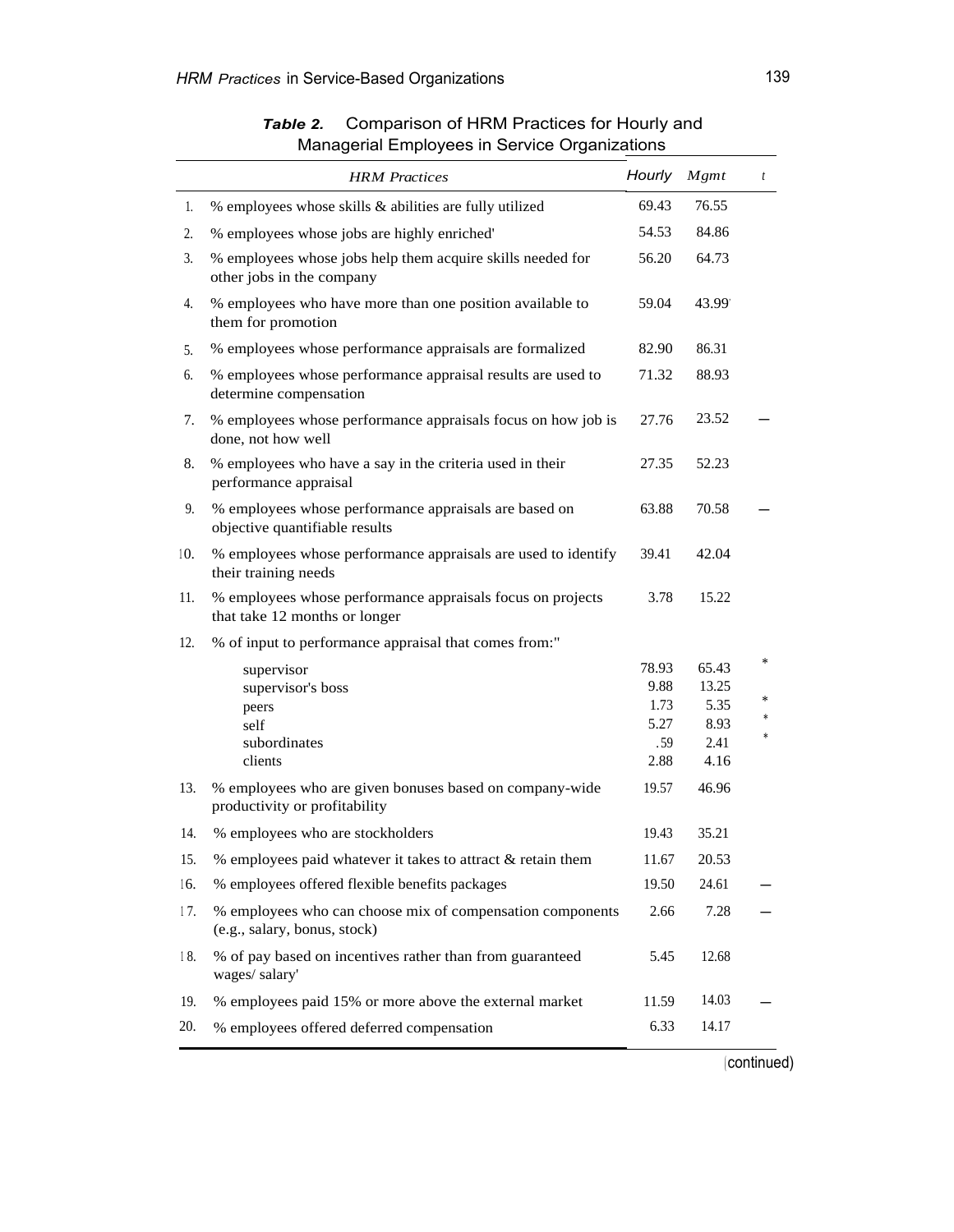|     | <b>HRM</b> Practices                                                                                                    | Hourly                | Mgmt  |  |
|-----|-------------------------------------------------------------------------------------------------------------------------|-----------------------|-------|--|
| 21. | % employees whose job/employment security is almost<br>guaranteed'                                                      | 31.86                 | 31.86 |  |
| 22. | No. hours training received by typical employees in past 12                                                             |                       |       |  |
|     | months (excludes new hires)                                                                                             | 34.09                 | 40.39 |  |
| 23. | No. hours training received by typical new hire during past 12<br>months                                                | 56.54                 | 40.11 |  |
| 24. | % employees for whom training is given to develop skills                                                                | $\mathbf{F}$<br>33.15 | 33.81 |  |
|     | needed for their current job or skills needed in the near future'                                                       |                       |       |  |
| 25. | % employees for whom training is given to develop skills<br>needed for promotion, transfer and/or future company needs' | 10.41                 | 10.40 |  |

Table 2. (Continued)

Notes: Values indicate the mean percentage of employees who were covered by the practice.

• p <.05, 2-tailed paired t-test.

<sup>•</sup> Indicates a multiple-item index. See METHODS for details.

• Respondents divided 100 points among the categories listed.

HRM Practices for Managerial and Hourly Employees in Effective Versus Ineffective Service-Based Organizations

Several practices were found to differentiate effective and ineffective service organizations, as shown in Table 3. The association between effectiveness and the human resource practices a firm uses is substantial for both hourly  $(R_r)$ = .71,  $X^2 = 40.27$ ,  $p < .01$ ) and managerial employees (R<sub>r</sub> = .70, x<sup>t</sup> = 39.29,  $p < .01$ ).

The profiles shown in Tables 3 and 4 were drawn using standardized scores. These scores were derived using the total population of 267 firms in the study. Thus, a standard score of zero represents the mean for the population in general. This method of plotting scores was used because it captures both industry differences and effectiveness differences within the services industry. For example, consider item 6, "performance appraisal results are used to determine compensation." This practice was found to be more prevalent in the service industry than in manufacturing, as shown in Table 1. In Table 3, this result is reflected in the fact that both the effective and ineffective profiles have a standard score that is above the population mean for item 6.

### *Hourly*

As expected, hourly employees in effective service firms held more enriched jobs than their counterparts in less effective service firms (item 2). These enriched jobs apparently exist within organizations that are relatively flat, with the result being that in the more effective organizations, hourly employees have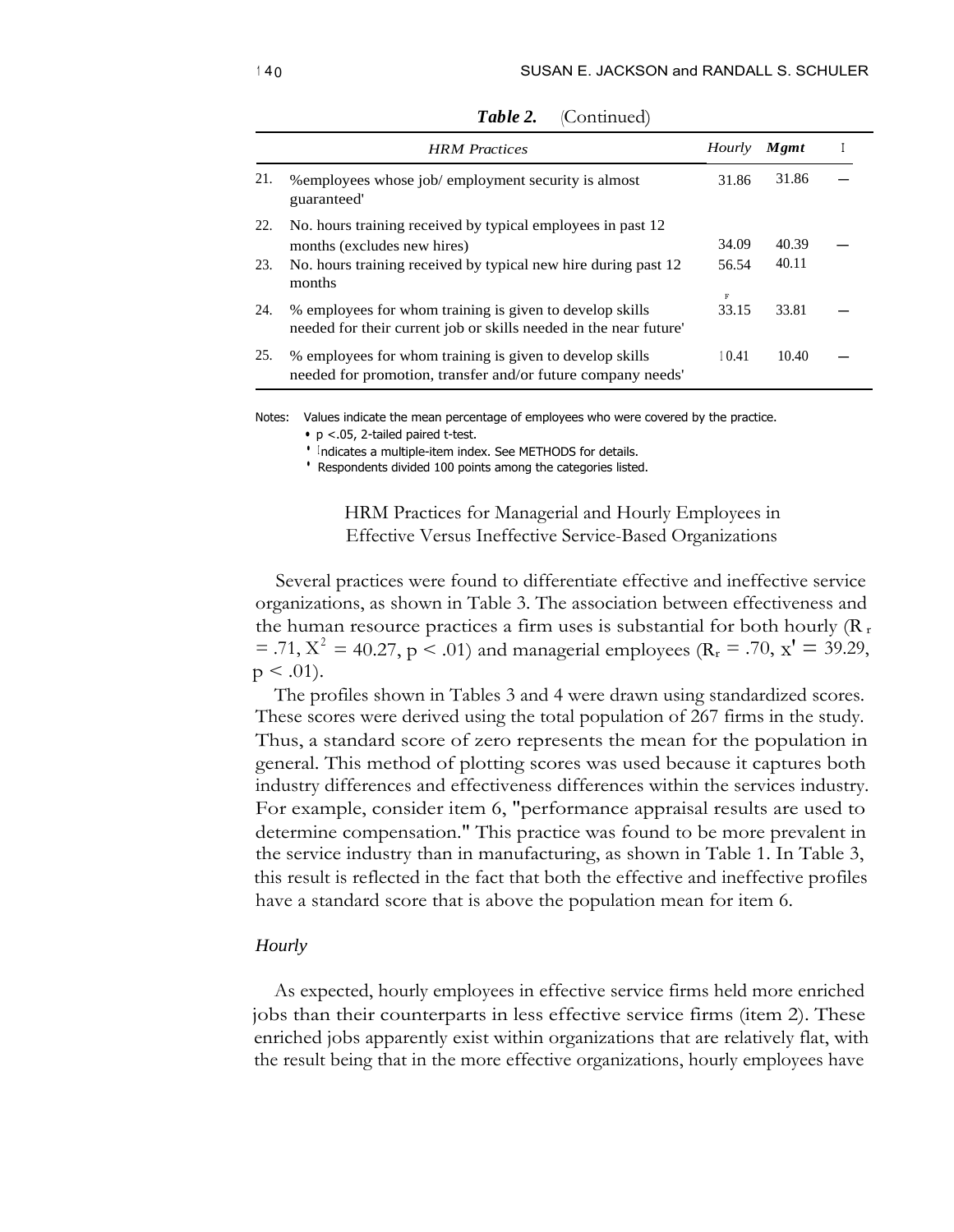|                                                                                                                                  |     |       | <b>Standardized Scores</b> |       |       |
|----------------------------------------------------------------------------------------------------------------------------------|-----|-------|----------------------------|-------|-------|
| Practices                                                                                                                        | -.6 | $-.3$ | $\theta$                   | $+.3$ | $+.6$ |
| 1. % employees whose sldils and abilities are<br>fully utilized                                                                  |     |       | I                          | Е     |       |
| 2. % employees whose jobs are highly enriched'                                                                                   |     |       |                            |       |       |
| 3. % employees whose jobs help them acquire skills<br>needed for other jobs in the company                                       |     |       |                            |       |       |
| 4. % employees who have more than one position<br>available to them for promotion                                                |     |       |                            |       |       |
| 5. % employees whose performance appraisals<br>are formalized                                                                    |     |       | 0                          |       |       |
| 6. % employees whose performance appraisal<br>results are used to determine compensation                                         |     |       |                            |       |       |
| 7. $\frac{01}{0}$ employees whose performance appraisals<br>focus on how their job is done, not how well                         |     |       |                            |       |       |
| 8. % employees who have a say in the criteria<br>used in their performance appraisal                                             |     |       |                            |       |       |
| 9. % employees whose performance appraisals<br>are based on objective quantifiable results                                       |     |       | 0                          |       |       |
| 10. % employees whose performance appraisals<br>are used to identify their training peeds                                        |     |       |                            |       |       |
| 11. % employees whose performance appraisals focus<br>on projects that take twelve months or longer,                             |     |       |                            |       |       |
| 12.: \$ of input to performance appraisal from: °<br>supervisor<br>supervisor's boss<br>peers<br>self<br>subordinates<br>clients |     |       |                            |       |       |

## *Table 3.* Practices for Hourly Employees in Effective and Ineffective Service Organizations

(continued)

fewer opportunities for promotion (item 4). As expected, training is more central to effective firms than to ineffective service firms. Effective firms rely more heavily on performance appraisals to determine training needs (item 10) and more employees receive training to develop the skills they need in their current jobs (item 24). Contrary to expectations, however, client input was given more weight by the ineffective firms than the effective firms (item 12f). Finally, effective firms were more likely to use incentives to improve performance although the magnitude of this difference was not great (item 18). Other compensation practices that were more common in the more effective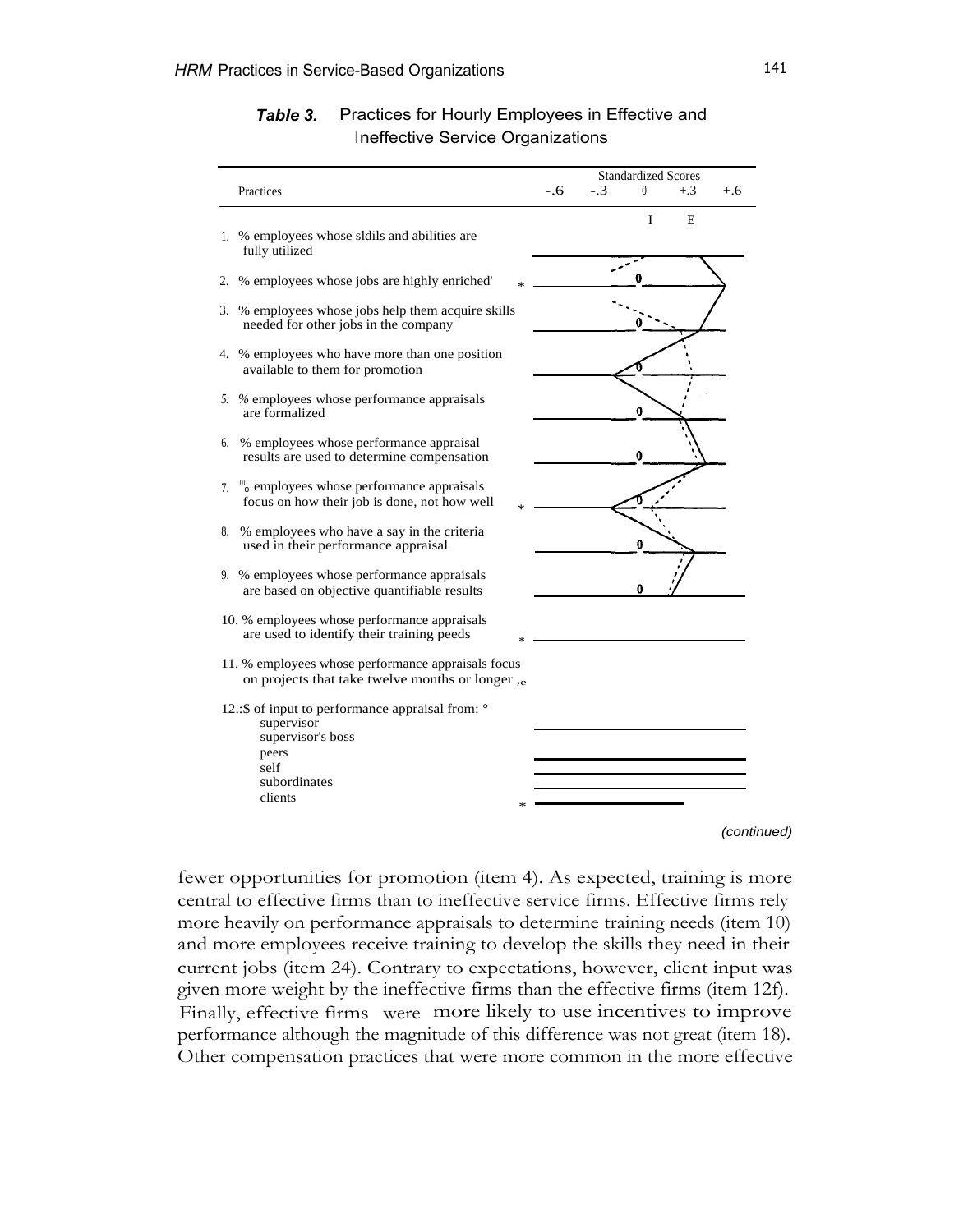| Practices                                                                                                                                                                             |         | -.6 | $-.3$ |              | $\Omega$     | <b>Standardized Scores</b><br>$+.3$ | $+.6$ |
|---------------------------------------------------------------------------------------------------------------------------------------------------------------------------------------|---------|-----|-------|--------------|--------------|-------------------------------------|-------|
| 13. % employees who are given bonuses based on                                                                                                                                        |         |     |       | E            | $\mathbf{I}$ |                                     |       |
| company-wide productivity or profitability                                                                                                                                            |         |     |       |              |              |                                     |       |
| 14. % employees who are stockholders                                                                                                                                                  |         |     |       |              |              |                                     |       |
| 15. % employees paid whatever it takes to<br>attract & retain them                                                                                                                    |         |     |       | A<br>0'      |              |                                     |       |
| 16. % employees offered flexible benefits packages                                                                                                                                    | $\star$ |     |       |              |              |                                     |       |
| 17. % employees who choose mix of compensation<br>components (e.g., salary, bonus, stock)                                                                                             |         |     |       |              |              |                                     |       |
| 18. % of pay based on incentives rather than<br>from guaranteed wages/salary'                                                                                                         | t       |     |       |              |              |                                     |       |
| 19. % employees paid 15% or more above the<br>external market                                                                                                                         |         |     |       | $^{\circ}$ O |              |                                     |       |
| 20. % employees offered deferred compensation                                                                                                                                         |         |     |       | $0 \sim$     |              |                                     |       |
| 21. % employees whose job/employment security<br>is almost guaranteed'                                                                                                                | ŧ       |     |       |              |              |                                     |       |
| 22. No. hours training received by typical<br>employees in past 12 months (excludes<br>new hires)                                                                                     |         |     |       |              |              |                                     |       |
| 23. No. hours training received by typical<br>new hire during past 12 months                                                                                                          |         |     |       |              |              |                                     |       |
| 24. % employees for whom training is given to<br>develop skills needed for their current job<br>or skills needed in the near future'                                                  |         |     |       |              |              |                                     |       |
| 25.% employees for whom training is given to<br>develop skills needed for promotion, transfer,<br>and/or future company needs'                                                        |         |     |       |              |              |                                     |       |
| Notes:<br>$\cdot$ p < 05, 2-tailed paired t-test.<br>Indicates a multiple-item index. See METHODS section for details.<br>Respondents divided 100 points among the categories listed. |         |     |       |              |              |                                     |       |

## *Table 3.* **(Continued)**

 $E =$  Effective Firms  $| =$  Ineffective Firms

service firms were flexible benefits, giving employees a choice regarding the components of their pay and the use of deferred compensation. These differences may reflect a tendency of the more effective firms to focus on the bottom line and a desire to keep the costs of labor relatively low.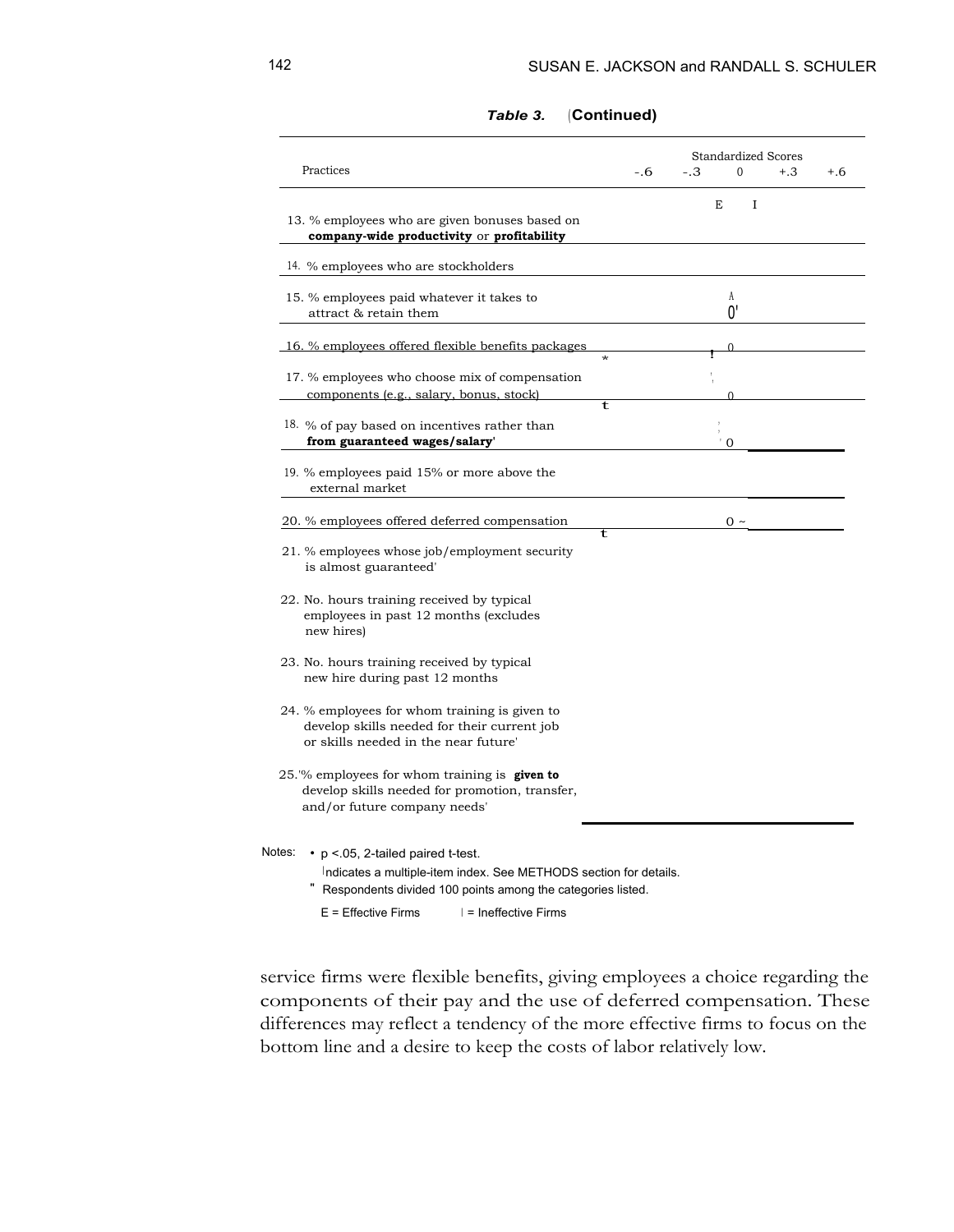| <b>Table 4.</b> Practices for Managerial Employees in Effective and |
|---------------------------------------------------------------------|
| Ineffective Service Organizations                                   |

|                                                                                           |     |       | <b>Standardized Scores</b> |       |       |
|-------------------------------------------------------------------------------------------|-----|-------|----------------------------|-------|-------|
| <b>Practices</b>                                                                          | -.6 | $-.3$ | $\Omega$                   | $+.3$ | $+.6$ |
|                                                                                           |     | L     | E                          |       |       |
| 1. % employees whose skills and abilities are                                             |     |       |                            |       |       |
| fully utilized                                                                            |     |       | 0                          |       |       |
|                                                                                           |     |       |                            |       |       |
| 2. % employees whose jobs are highly enriched                                             |     |       | 0                          |       |       |
|                                                                                           |     |       |                            |       |       |
| 3. % employees whose jobs help them acquire skills                                        |     |       |                            |       |       |
| needed for other jobs in the company                                                      |     |       | 0                          |       |       |
|                                                                                           |     |       |                            |       |       |
| 4. % employees who have more than one position                                            |     |       | 0                          |       |       |
| available to them for promotion                                                           |     |       |                            |       |       |
| 5. % employees whose performance appraisals                                               |     |       |                            |       |       |
| are formalized                                                                            |     |       | 0                          |       |       |
|                                                                                           |     |       |                            |       |       |
| 6. % employees whose performance appraisal                                                |     |       |                            |       |       |
| results are used to determine compensation                                                |     |       |                            |       |       |
|                                                                                           |     |       |                            |       |       |
| 7. % employees whose performance appraisals                                               |     |       |                            |       |       |
| focus on how their job is done, not how well                                              |     |       |                            |       |       |
| 8. $\%$ employees who have a say in the criteria                                          |     |       |                            |       |       |
| used in their performance appraisal                                                       |     |       |                            |       |       |
|                                                                                           |     |       |                            |       |       |
| 9. % employees whose performance appraisals                                               |     |       |                            |       |       |
| are based on objective quantifiable results                                               |     |       |                            |       |       |
|                                                                                           |     |       |                            |       |       |
| 10. % employees whose performance appraisals<br>are used to identify their training needs |     |       | 'O                         |       |       |
|                                                                                           |     |       |                            |       |       |
| 11. % employees whose performance appraisals focus                                        |     |       |                            |       |       |
| on projects that take twelve months or longer                                             |     |       |                            |       |       |
|                                                                                           |     |       |                            |       |       |
| 12. % of input to performance appraisal from:                                             |     |       |                            |       |       |
| supervisor                                                                                |     |       |                            |       |       |
| supervisor's boss                                                                         |     |       |                            |       |       |
| peers                                                                                     |     |       |                            |       |       |
| self                                                                                      |     |       |                            |       |       |
| subordinates                                                                              |     |       |                            |       |       |
| clients                                                                                   |     |       |                            |       |       |

## *Managerial Employees*

The degree of job enrichment in managerial jobs did not differ for effective and ineffective firms (item 2). As expected, more effective service firms offered more training to managers (item 23), with a slight emphasis on developing skills that would be needed in the future rather than in their current jobs (items 24 and 25). Regarding compensation, flexible benefits (item 16) and employee choice (item 17) characterized the more effective firms. Contrary to expectations, effective firms used less incentive pay (item 18) than did ineffective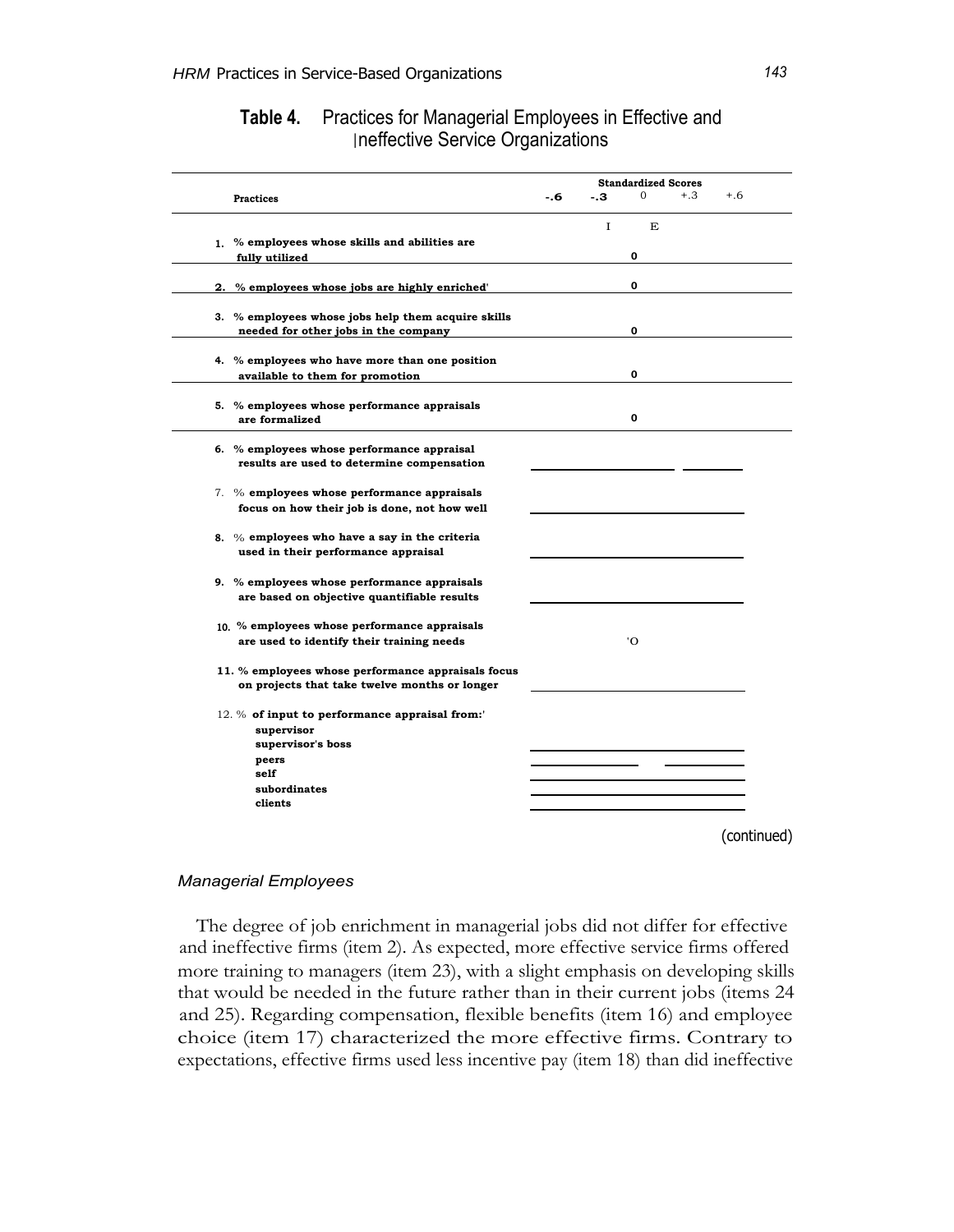| <b>Practices</b>                                                                                                                     |    | -.6 | $-.3$ | <b>Standardized Scores</b><br>$\theta$ | $+.3$ | $+.6$ |
|--------------------------------------------------------------------------------------------------------------------------------------|----|-----|-------|----------------------------------------|-------|-------|
| 13. % employees who are given bonuses based on<br>company-wide productivity or profitability                                         |    |     |       | E I                                    |       |       |
| 14. % employees who are stockholders                                                                                                 |    |     |       |                                        |       |       |
| 15. % employees paid whatever it takes to<br>attract & retain them                                                                   | ÷. |     |       |                                        |       |       |
| 16. % employees offered <b>flexible</b> benefits packages                                                                            |    |     |       | 0                                      |       |       |
| 17. % employees who choose mix of compensation<br>components (e.g., salary, bonus, stock)                                            |    |     |       |                                        |       |       |
| 18. % of pay based on incentives rather than<br>from guaranteed wages/salary'                                                        |    |     |       |                                        |       |       |
| 19. % employees paid 15% or more above the<br>external market                                                                        |    |     |       |                                        |       |       |
| 20. % employees offered deferred compensation                                                                                        |    |     |       | 0 <sup>1</sup>                         |       |       |
| 21. % employees whose job/employment security<br>is almost guaranteed'                                                               |    |     |       |                                        |       |       |
| 22. No. hours training received by typical<br>employees in past 12 months (excludes<br>new hires)                                    | t. |     |       | 0                                      |       |       |
| 23. No. hours training received by typical<br>new hire during past 12 months                                                         |    |     |       |                                        |       |       |
| 24. % employees for whom training is given to<br>develop skills needed for their current job<br>or skills needed in the near future' | k  |     |       | N                                      |       |       |
| 25. % employees for whom training is given to<br>develop skills needed for promotion, transfer,<br>and/or future company needs'      | "p |     |       |                                        |       |       |

## *Table 4.* **(Continued)**

Notes:  $*$  p < .05, 2-tailed paired t-test.

' Indicates a multiple-item index. See METHODS section for details.

" Respondents divided 100 points among the categories listed.

 $E =$  Effective Firms  $I =$  Ineffective Firms

firms. Also contrary to expectations, effective firms were less likely to use client feedback in the performance appraisal process (item 12).

## DISCUSSION OF EMPIRICAL RESULTS

Role theory was used in this article to develop hypotheses regarding how differences in the nature of the work required in service and manufacturing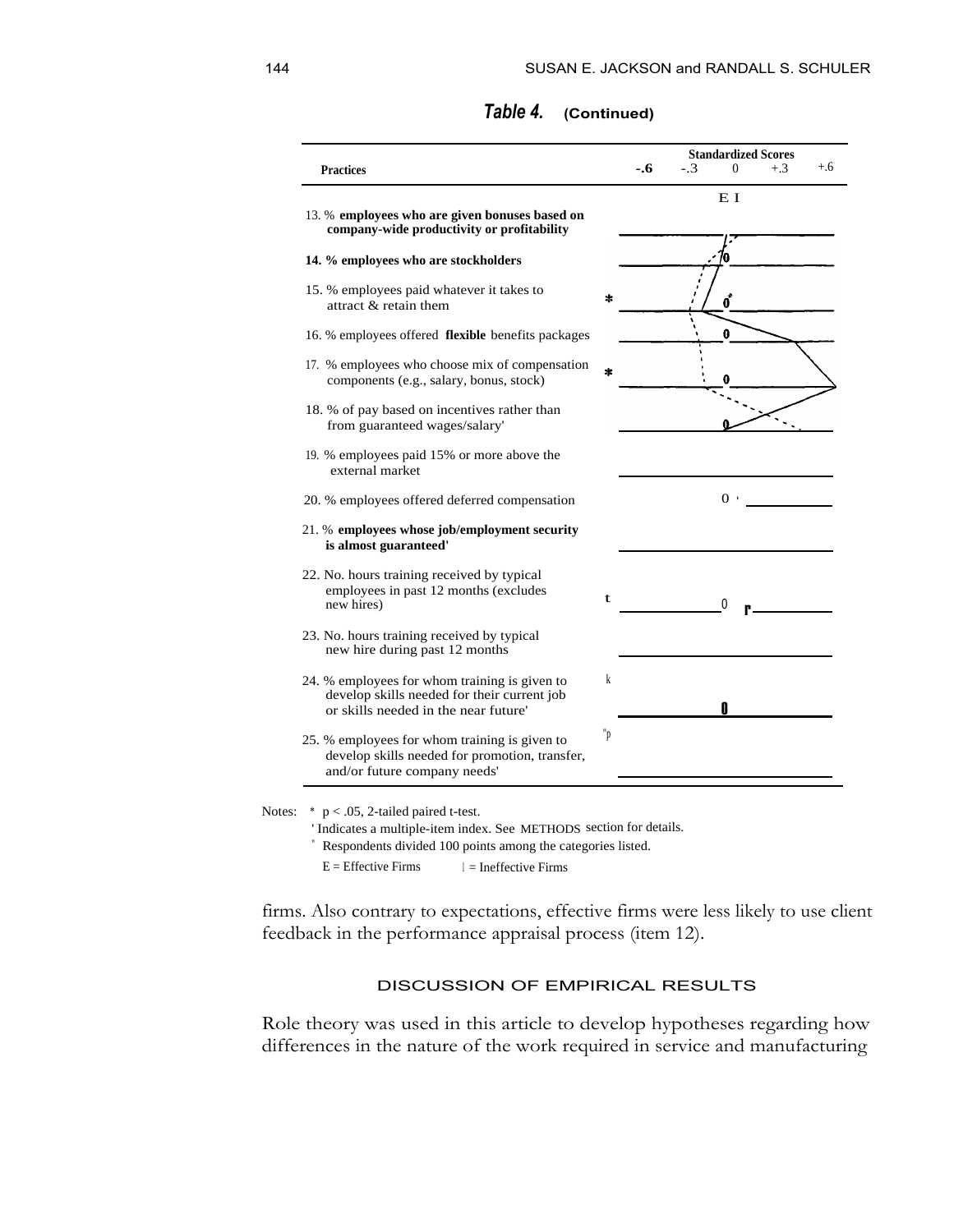organizations would influence the types of human resource management practices that organizations use. Immediately following is a summary of the results of this study. The next section presents the findings of an intensive case study that have implications for the role theory perspective and for practical application in service firms. Finally, future research needs are indicated.

## Summary of HRM Practices Results for Hourly Employees

Several differences exist in the HRM practices used for hourly employees in service-based firms versus manufacturing firms. In comparison to manufacturing jobs, the jobs of hourly employees in the service sector required the use of more diverse skills and abilities, and the job tasks performed were viewed as relatively more useful for performance on other jobs in the organizations. Consistent with this difference in skill level were differences in the training provided to hourly employees in the two industry sectors. More service employees received training to develop the skills needed in their jobs, and the number of hours of training received was greater for both new hires and those already past the status of new hire. Perhaps in recognition of the importance to the organization's bottom line of the client-employee interactions that characterize service jobs, hourly employees in the service sector were more likely to receive formal performance appraisals and those appraisals were much more likely to be used to determine compensation. Service organizations may communicate the importance of high performance in other ways as well, for example, by being clear that employment security is not something that should be assumed (see Table 1, item 21).

For hourly employees, expectations regarding differences between effective and ineffective firms were partially confirmed. The jobs of hourly employees in effective service organizations were more enriched than the jobs of hourly workers in ineffective service organizations. Furthermore, effective service organizations offered more training to develop skills relevant to current job performance, and effective firms were more likely to use performance appraisals to determine training needs. Also, in effective service firms, incentives represented a slightly higher percentage of hourly workers' pay. Effective and ineffective firms did not differ with respect to how closely compensation was linked to performance appraisal results or how formalized the appraisal process was, however.

Some unexpected differences between effective and ineffective organizations included the much greater use of client input by ineffective organizations and much greater use of flexible compensation packages by effective service firms. The finding regarding client input may indicate that the less effective firms have turned to client input as a means to obtain information to improve effectiveness. The use of flexible compensation packages by the effective firms may reflect the concern these firms have for bottom-line results, including labor costs.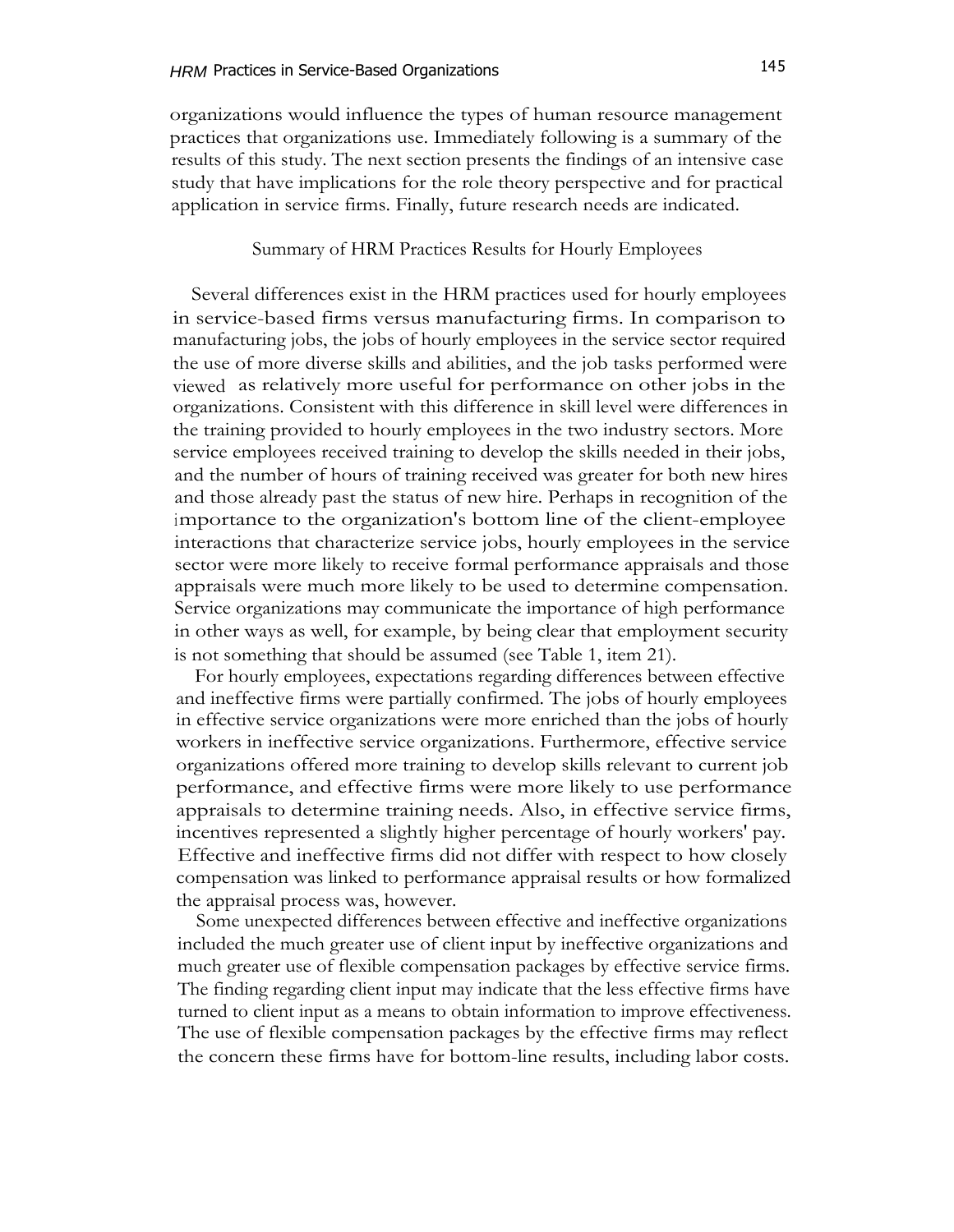Alternatively, flexible compensation may be a strategy used by the effective organizations to attract the highest quality employees possible.

## Summary of HRM Practices Results for Managerial Employees

Several industry effects were found for the human resource management practices in use for managerial employees. Many of these differences paralleled those found for hourly employees. As was the case for hourly employees, managerial employees in the service sector had more formalized performance appraisals, more input was obtained from clients, and the results of these appraisals were more likely to be used to determine compensation in comparison to managers in manufacturing firms. Also, managers in the service sector received more training than did their counterparts in the manufacturing sector. Finally, as was the case for hourly employees, compensation practices appear to be designed to communicate to managers in the service sector the importance of high levels of performance. Compensation for service sector managers is more dependent on the results of performance appraisal and a larger percentage of total pay is based on incentives.

In addition to the industry differences in HRM practices found for managers were numerous differences associated with organizational effectiveness. For example, managers in effective service firms were more likely to have jobs that helped them acquire the skills needed for other jobs in the organization and they received more training. However, contrary to expectations, many of the HRM practices used in effective firms were less consistent with the behaviors needed by service firms than were the HRM practices being used by the less effective firms. For example, the less effective service firms were more likely to use performance to identify the training needs of their managers, more likely to include client input as an aspect of performance appraisal and more likely to use performance appraisals to determine compensation. One way to interpret these results is that ineffective organizations are being forced to realign their HRM practices for managers in order to increase their competitiveness. In other words, poor organizational performance may be a necessary condition that convinces those with decision-making power in organizations to assess how management practices can be used to improve their own work performance.

### Comparisons of HRM Practices for Hourly and Managerial Employees

These results indicate that differences in employees' organizational status are clearly associated with differences in HRM practices. The performance appraisals of managers focus more on longer term projects, focus more on how well a job is done rather than on process, are somewhat more formalized and are more likely to be used to determine compensation. Compensation based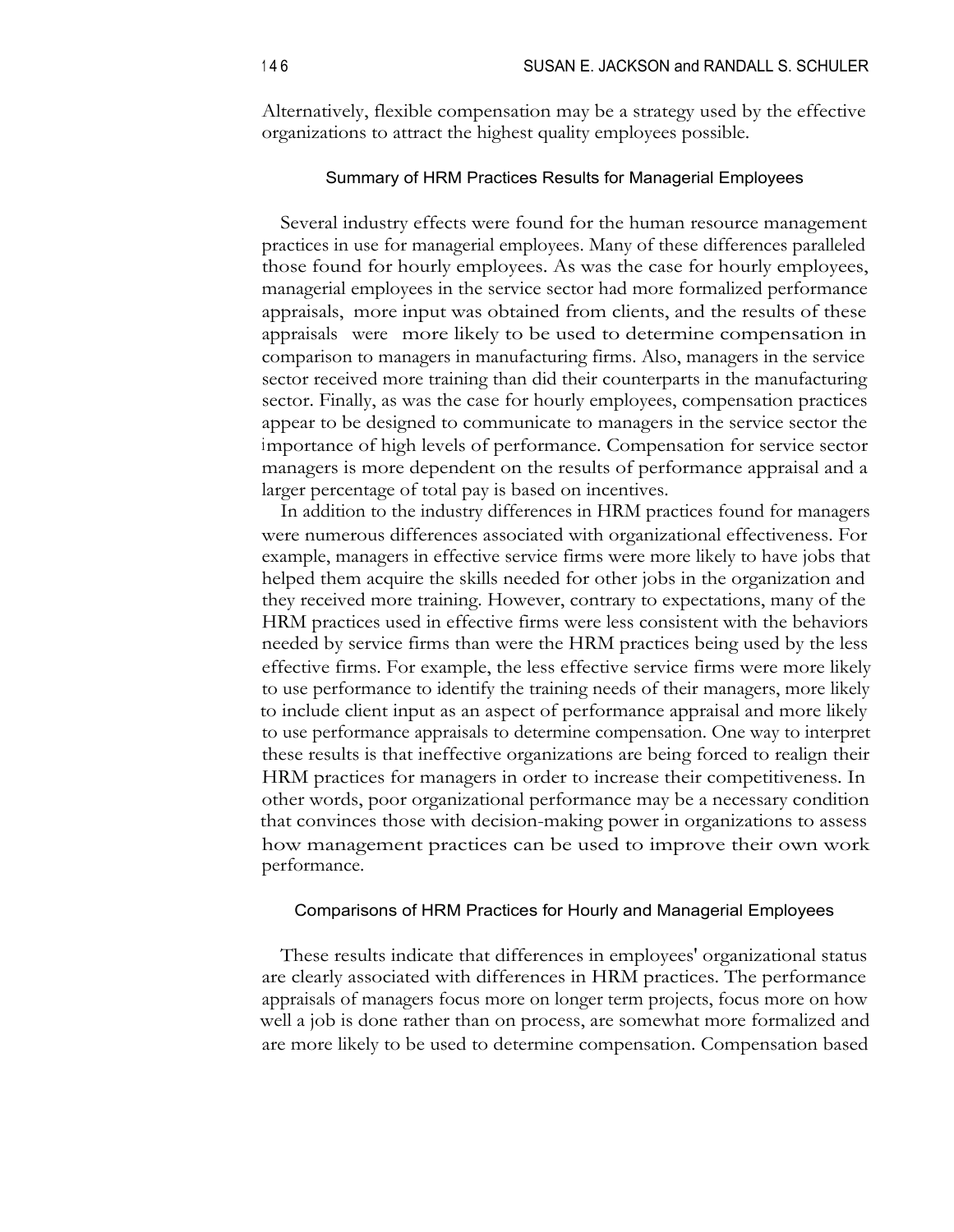on incentives and including both bonuses and stock ownership further reinforce the message that the behaviors expected of managers are not the same as those expected from hourly employees.

While these survey research results suggest some support for the role behavior perspective, further support could be attained using more sensitive or tailored measures of such concepts as service quality and human resource practices (Parasuraman, Berry and Zeithaml 1991; Luthans and Davis 1990). A greater understanding could also be gained by including needed role behaviors and actual role behaviors. To illustrate this possibility, some results are now presented from an intensive case study.

## **IMPLICATIONS FOR PRACTICE**

While the results of the survey research provide support for the role behavior rationale, clearly many questions are left to be addressed. As suggested by Schneider and Schmitt (1986) and Goldstein (1986), case intensive research might prove to be a useful direction to follow to help address some of those questions, or at least to provide some insights for future work.

Consequently, an intensive case study was undertaken of a service company that was explicitly moving to a high level of customer service. The goal was to see if and how the role theory model of HRM practices would play out in a specific organization that was making an explicit effort to go from a low customer service strategy to a high customer service strategy (as defined by the top management of the firm). The case study illustrates role re-making in action and the alignment of HRM practices to stimulate and reward needed role behaviors. In addition, it provides practical and theoretical insights into role theory, employee role behaviors and HRM practices.

# The Case of Grand Union<sup>2</sup>

The Grand Union is a large retail grocery operation with stores up and down the East Coast that employs 20,000 people. The retail stores are primarily located in well-established neighborhoods. In the mid-1980s, a new phenomenon appeared in this traditional retail grocery business: the advent of the super store, the smallest of which was about twice the size of Grand Union's largest store. Top management decided that it had to revise its strategy. Strategic concerns addressed by top management resulted in the new definition of what it meant for Grand Union to be a grocery store. The mission of the firm was more clearly identified as serving the customer. The need for this clarification and re-examination of the strategy was caused by environmental forces, especially new competition and the changing habits and preferences of customers. The strategy was basically changed from a commodity,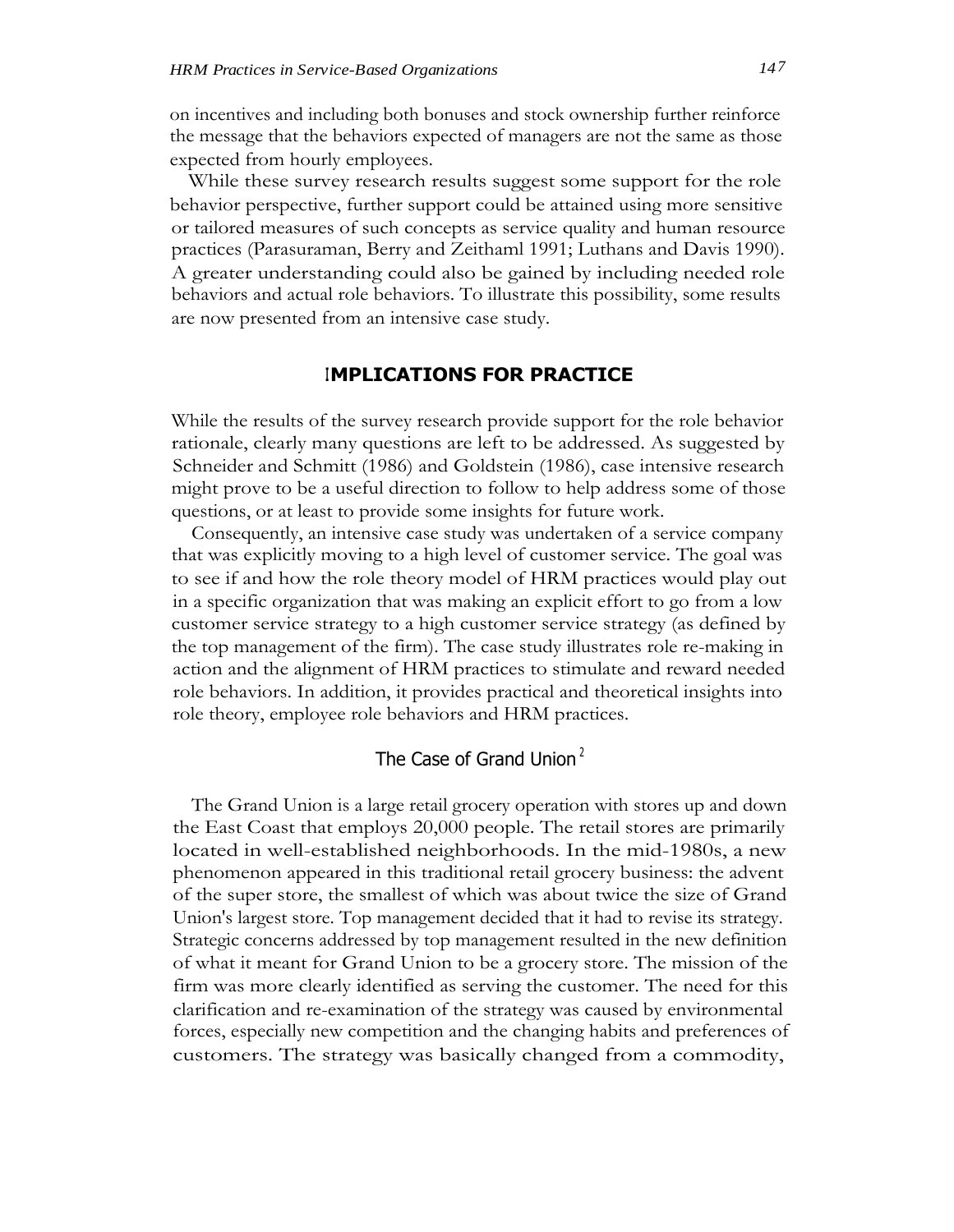undifferentiated business to a high quality, customer-driven business (Sellers 1990; Schneider 1990; Mills and Moberg 1990).

The culture of the firm changed to one of prizing the customer and doing everything possible in listening to and serving the customer. Store managers and top management started to provide the leadership Kotter (1990) talks about, i.e., articulating and providing excitement, giving vision and showing confidence in the firm's ability to successfully change in the new, more uncertain environment, and setting objectives that all relate to the new way of doing business.

Under the guidance of the senior vice president of human Rresources, the firm developed an HR philosophy that said the employee was a valuable, long-term source of competitive advantage and that all efforts would be made to provide exciting jobs, promotion opportunities (promotion-from-within) and continuous retraining as needed. This philosophy was described as developmental. It was clearly recognized at this point that the role behaviors needed from all employees would change in order to match the needs of the new business.

While the physical size of the stores remained the same, employees were added because of the new sections and additional staff needed. The new business strategy meant that it was important to keep employees longer so that they could get to know the customer and the store. This resulted in more fully developing the internal labor market (Osterman 1984). But because the stores also needed some new skills, they initially had to go to the external labor market. Here Grand Union found it was competing for new employees with companies different from themselves.

Consistent with the new business, the traditional command and control relationship across all levels was modified to accommodate a more selfdirected, self-managed approach. Similarly, an individual orientation was modified to be more team-oriented to better serve the customer. The developmental HR philosophy was carried down to this level because this was the glue that held all the employees together. Key issues were addressed by formalizing all the activities that were occurring to support the new business. Success depended on managing all areas of the business, including human resources, systematically. While there was formality in the establishment of new practices, allowance was made for adapting to local conditions. Regardless of location, however, decision- making authority was pushed down in the organization. Store managers and their staff could make more decisions in the interests of the customer and the needs of the business. The development and enhancement of the internal labor market was seen as a critical determinant in the success of the new business, as predicted by the role behavior perspective.

## Needed Role Behaviors

Major effort was directed toward identifying the needed role behaviors of supervisors and the remaining staff. The process required the intense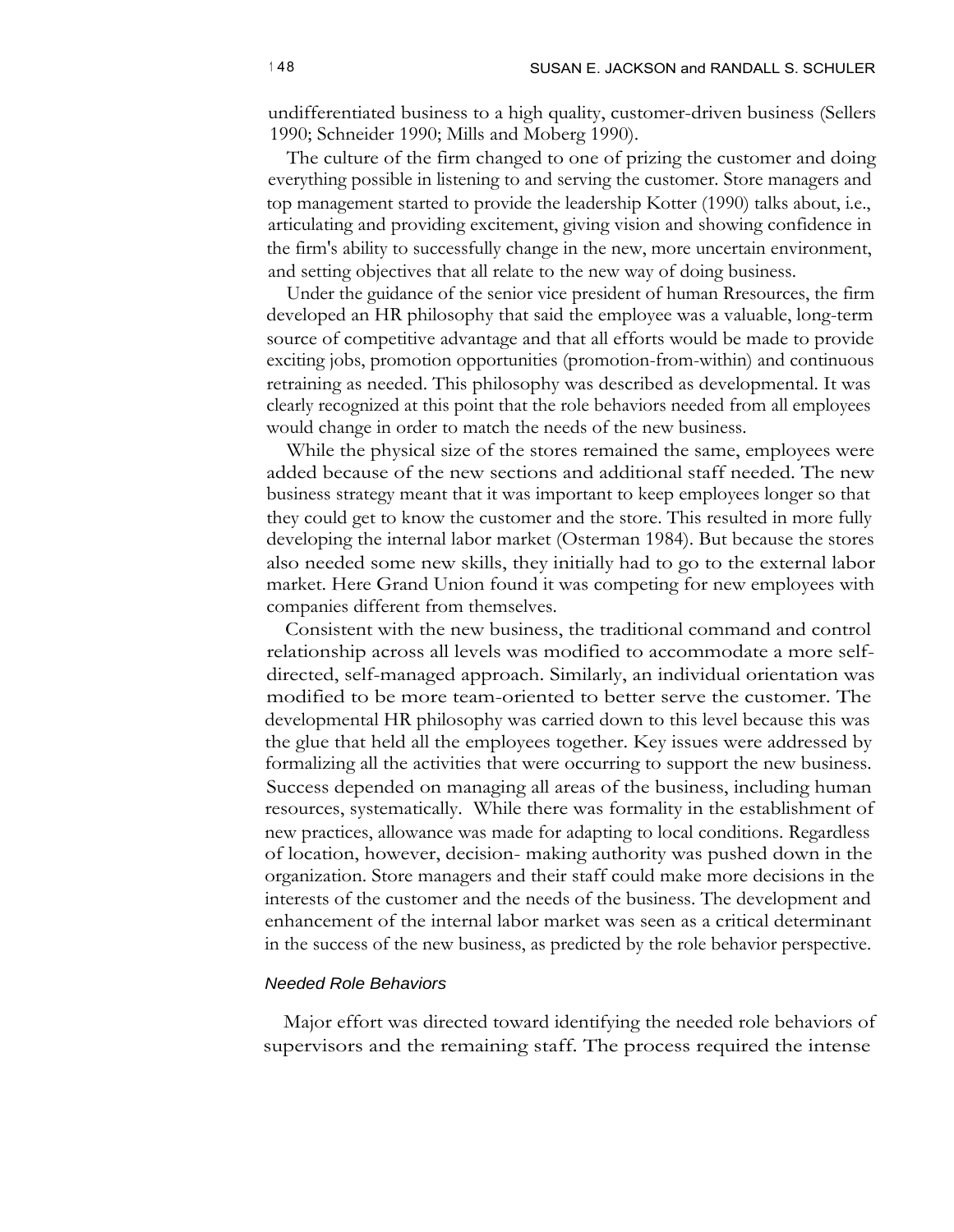involvement of the employees, with guidance provided by the senior vice president of human resources (Luthans and Davis, 1990). Together, managers and employees identified the needed supervisory and staff role behaviors based on what they saw as characterizing a customer-driven service grocery store. Then these were compared to the status quo.

*Supervisory* roles. Supervisory role behaviors were identified and redistributed. What occurred here was extremely important. The firm recognized the distinction between supervisors as an employee group and supervisory responsibilities associated with the supervisory role. Recognizing this distinction made it easier to decide how to redistribute the supervisory roles and responsibilities to enhance the level of customer service. Figure 2 illustrates those items identified as being supervisory responsibilities that could be and were redistributed.

## **Figure 2.** Supervisory Responsibilities That Can Be Distributed

- ABSENCE CONTROL
- PERFORMANCE APPRAISAL
- BONUS CALCULATIONS
- DEPLOYMENT OF STAFF
- DISCIPLINE
- DRAWING UP OF SHIFT ROTATIONS
- EMPLOYEE WELFARE
- HANDLING OF GRIEVANCES
- HEALTH AND SAFETY
- INDUCTION TRAINING
- KEEPING OF PERSONNEL RECORDS
- KEEPING OF PRODUCTION RECORDS
- LEADING QUALITY CIRCLES
- PLANNING/ALLOCATING OF WORK
- QUALITY CONTROL
- **RECRUITMENT**
- TEAM BRIEFING
- TEAM BUILDING
- COMMUNICATOR

Source: Adapted from Schuler (1992).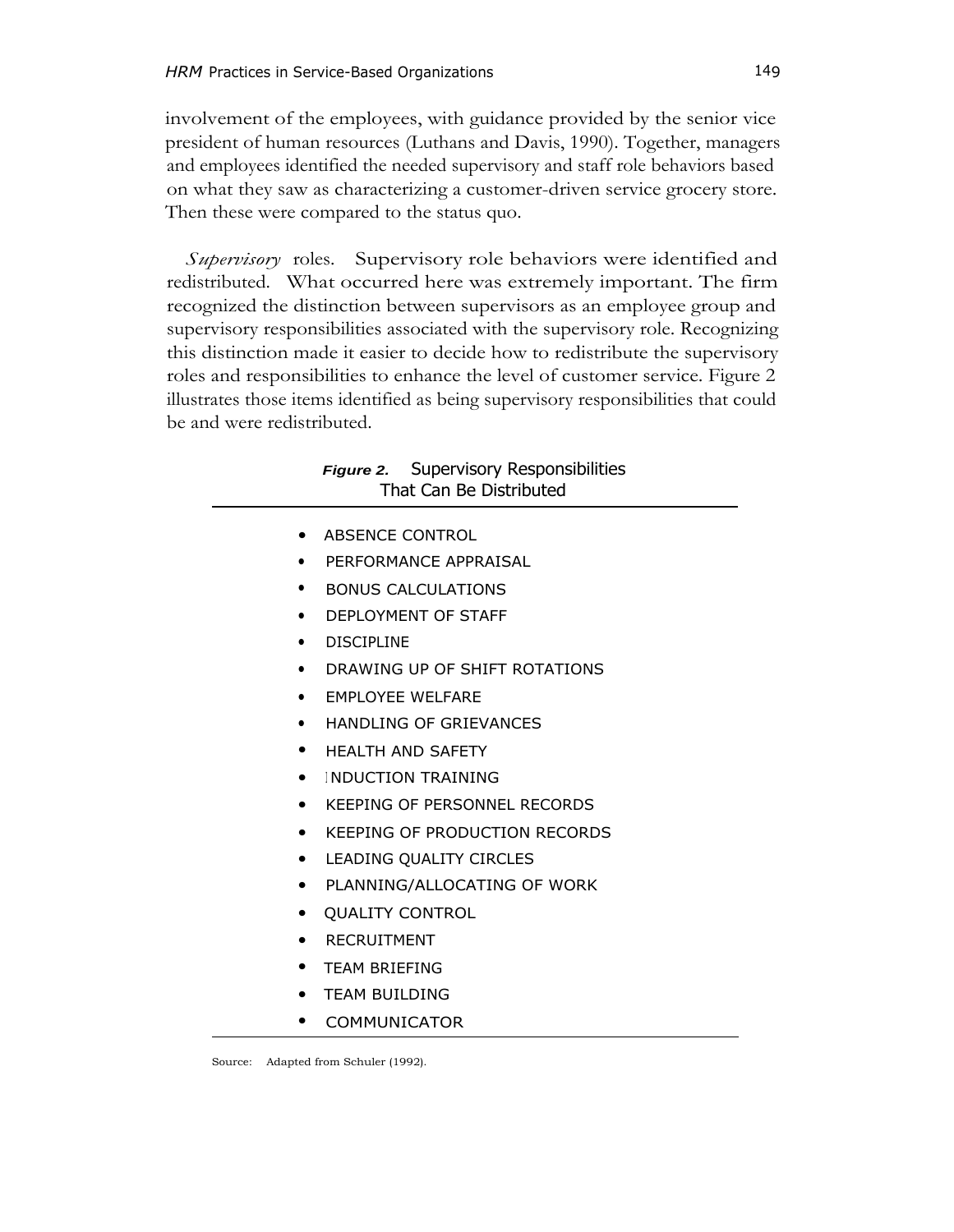### *Figure 3.* Before and After Store Characteristics

#### **BEFORE**

- NOT KNOW CUSTOMER DESIRES
- LIMITED USE OF CUSTOMERS
- SPACE DRIVEN, NOT CUSTOMER-DRIVEN
- TRADITIONAL DEPARTMENTS, LOW MARGINS, HIGH QUIT RATES
- NO OWNERSHIP OF SERVICE
- LACK OF MANAGEMENT SKILLS

#### **AFTER**

- **FOCUS GROUPS WITH CUSTOMERS**
- CUSTOMER-DRIVEN
- SERVICE IS PART OF THE PRODUCT
- ADDED HIGH MARGIN DEPARTMENTS
- STORES COORDINATE EFFORTS: EXCHANGE BEST PRACTICES
- **EXPANDED MANAGEMENT SKILLS**

Source: Adapted from Schuler (1992).

**Staff roles.** The non-supervisory employees also addressed the question "What does this new business orientation mean for us at the store?" Because the focus was on the customer, they first asked, "How do we currently interact with the customers?" This resulted in a before-and-after analysis of relationships with the customer (Denton 1990). The results of this analysis are shown in Figure 3. In addition, these employees asked, "From the broader, store-viewpoint, what are the characteristics that reflect a solutions-oriented, customer-driven service operation?"

Based on these characteristics, Grand Union analyzed the needed role behaviors vis-a-vis the customer and concluded that substantial changes were in order. The before-and-after role behaviors are listed in Figures 4 and 5.

## *New Human Resource Practices*

In the final stage, the employees identified the HR practices that had to be formulated to match the business based on the role behaviors needed from the employees, especially those in direct contact with the customers. The analysis and formulation resulted in several HR practices that represented significant change.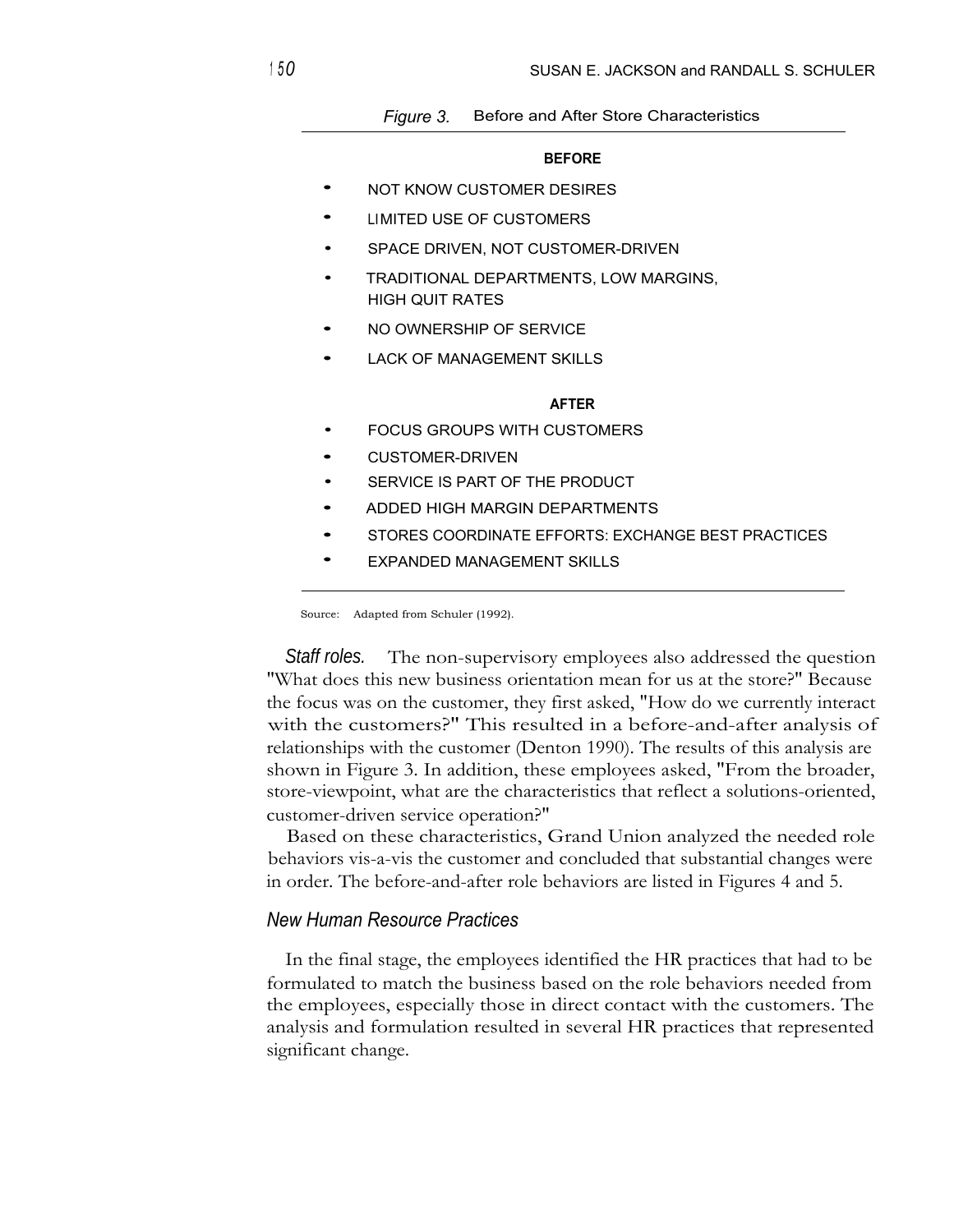| <b>Behaviors Before Change</b>                                                  |
|---------------------------------------------------------------------------------|
| <b>BAG PACKERS</b><br><b>IGNORE CUSTOMERS</b><br><b>LOOK AWAY</b>               |
| <b>CASHIERS</b><br><b>GNORE CUSTOMERS</b><br>POINT TO CASH REGISTER             |
| <b>SHELF STOCKERS</b><br><b>IGNORF CUSTOMERS</b><br>DON'T KNOW PRODUCT LOCATION |
| <b>DEPARTMENT WORKERS</b><br><b>IGNORE CUSTOMERS</b><br><b>GNORF WORKERS</b>    |
| <b>DEPARTMENT MANAGERS</b><br><b>IGNORE CUSTOMERS</b><br><b>IGNORE WORKERS</b>  |
| <b>STORE MANAGERS</b><br><b>IGNORE CUSTOMERS</b><br>STAY IN BOOTH               |

*Figure 4.* Customer-Driven Employee

Source: Adapted from Schuler (1992).

Those practices most affected by change and how they changed are illustrated in Figure 6. While these changes in HR practices were necessitated by what the employees thought was necessary for the business, it was in large part driven by what they thought would enable them to perform as needed by the customer.

Although this brief overview of the Grand Union focused on the HR practices, many other operational policies and practices were also changed. At the conclusion of this case study it was still too early to determine the degree of actual success all these changes were having vis-a-vis customer acceptance and profitability. It appeared, however, that actual role behaviors were beginning to coincide with the needed role behaviors, perhaps the first measure of effectiveness for the role theory of HRM practices.

This intensive case study of the Grand Union is by no means a definitive analysis of the entire process of changing to a high quality service organization. Instead, this description highlights the changes that occurred vis-a-vis the role theory model presented in this article.

The Grand Union case illustrates how a specific and systematic application of role theory significantly expands the identification of such elements as needed role behaviors, which in turn facilitates the identification of specific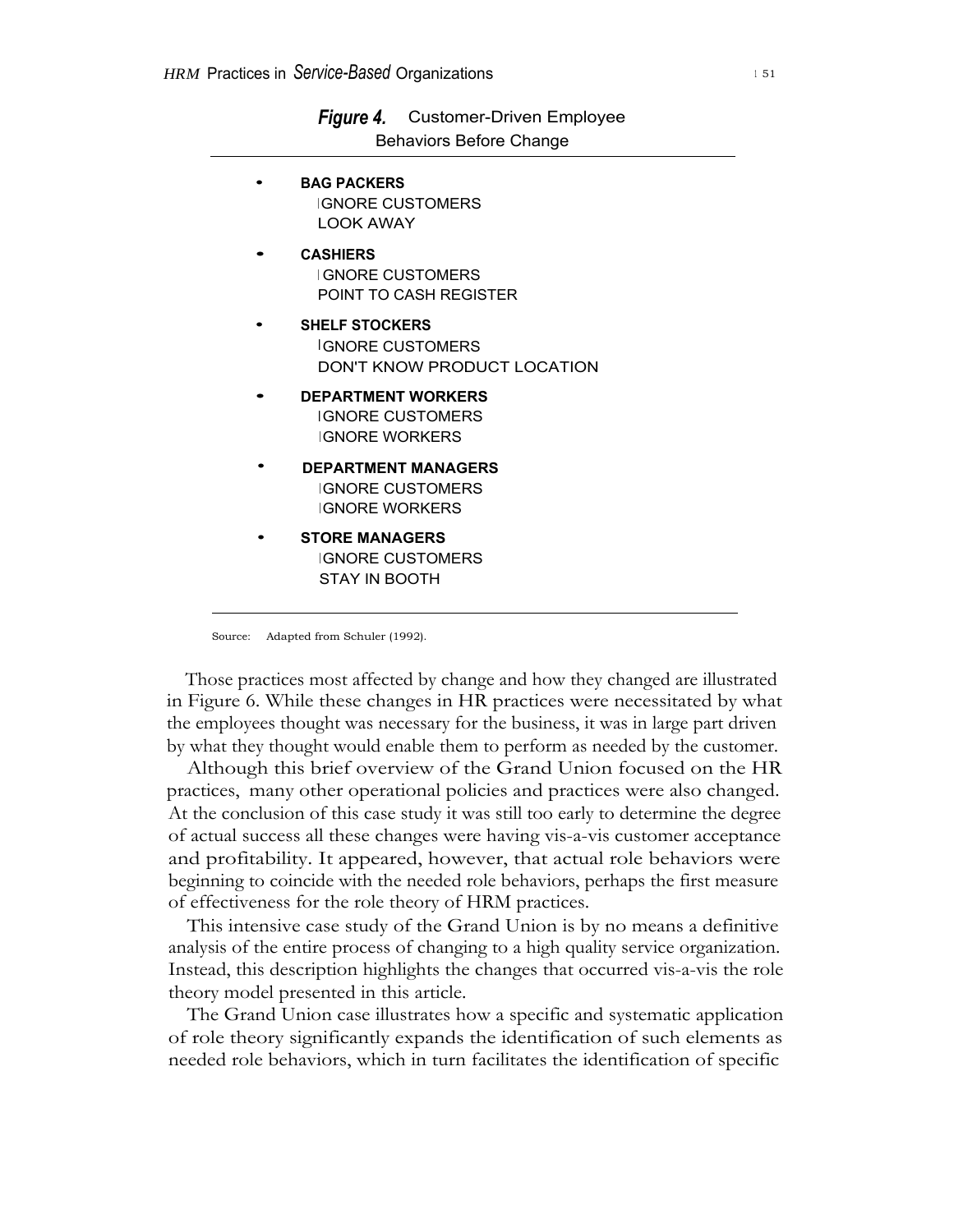*Figure 5.* Customer-Driven Employee Behaviors After Change

• **BAG PACKERS** GREET CUSTOMERS RESPOND TO CUSTOMER ASK FOR CUSTOMERS • **CASHIERS** GREET CUSTOMERS RESPOND TO CUSTOMERS ASSIST CUSTOMERS SPEAK CLEARLY CALL CUSTOMERS BY NAME • **SHELF STOCKERS** RESPOND TO CUSTOMERS HELP CUSTOMER WITH CORRECT INFORMATION KNOWLEDGEABLE ABOUT PRODUCT LOCATION • **DEPARTMENT WORKERS** RESPOND TO CUSTOMERS KNOW PRODUCTS KNOW STORE • **DEPARTMENT MANAGERS** RESPOND TO CUSTOMERS REWARD EMPLOYEE FOR RESPONDING TO CUSTOMERS • **STORE MANAGERS** RESPOND TO CUSTOMERS REWARD EMPLOYEES FOR CUSTOMER SERVICE APPRAISE EMPLOYEES ON CUSTOMER SERVICE

Source: Adapted from Schuler (1992).

HR practices that fit the needed behaviors. A more intense, high quality service strategy depends on a closer customer interaction. This requires modifications in the amount of training, in the nature of the appraisal and compensation systems, and in the staffing practices, as suggested by Brown et al. (1991) and Gronroos (1990).

The Grand Union case also highlights the involvement of all employees in the process of identifying needed role behaviors and the HR practices they think are likely to encourage them to perform these roles. The line employees, more than the personnel manager, may be better able to identify the HR practices needed because they are closer to the action and know what is needed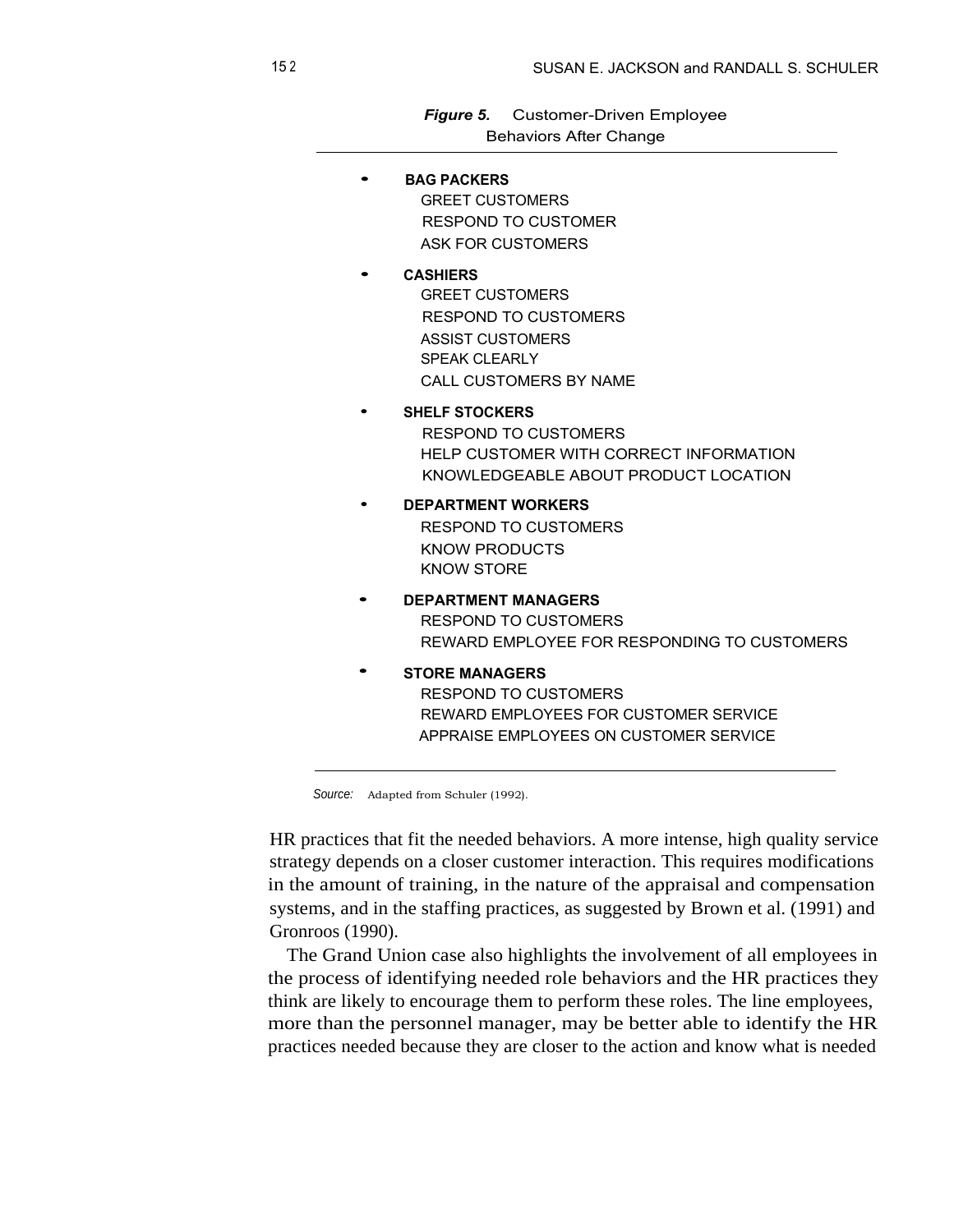| <b>Figure 6.</b> Human Resource Management Practices |
|------------------------------------------------------|
| Affected by Change                                   |

• **HUMAN RESOURCE PLANNING** LONGER TERM FOCUS TIE TO THE NEEDS OF THE BUSINESS • **STAFFING** MORE SOCIALIZATION MORE OPPORTUNITIES • **PERFORMANCE APPRAISAL** CUSTOMER SERVICE MEASURES FEEDBACK • **COMPENSATION** RELATE TO PERFORMANCE APPRAISAL AWARDS AND CELEBRATION • **TRAINING AND DEVELOPMENT** MORE SKILL TRAINING CUSTOMER SERVICE TRAINING

Source: Adapted from Schuler (1992).

to successfully implement a strategy, and they know how they will respond to alternative HR practices (Luthans and Davis 1990).

Thus, in this particular case study the role behavior approach to explaining the content of HR practices seems plausible. It also seems to be a potentially useful way for organizations to make changes to improve the level of their service quality. The implications for the practitioner are rather far reaching and complement the approaches proposed by others (e.g., Zeithaml, Parasuraman and Berry 1990; Heskett et al. 1990; and Bowen, Chase and Cummings 1990).

# **FUTURE RESEARCH DIRECTIONS**

Although the results of this field survey research and the case study are supportive of the role behavior model, there is still room for additional research. The implication of this model is that HR practices that fit the strategy or type of industry (e.g., service versus manufacturing) due to needed role behaviors should result in higher levels of organizational effectiveness than misfit situations. In the studies reported in this article, this implicit hypothesis was not tested. Therefore, future research should tackle the challenge of developing and incorporating measures of both needed and actual role behaviors.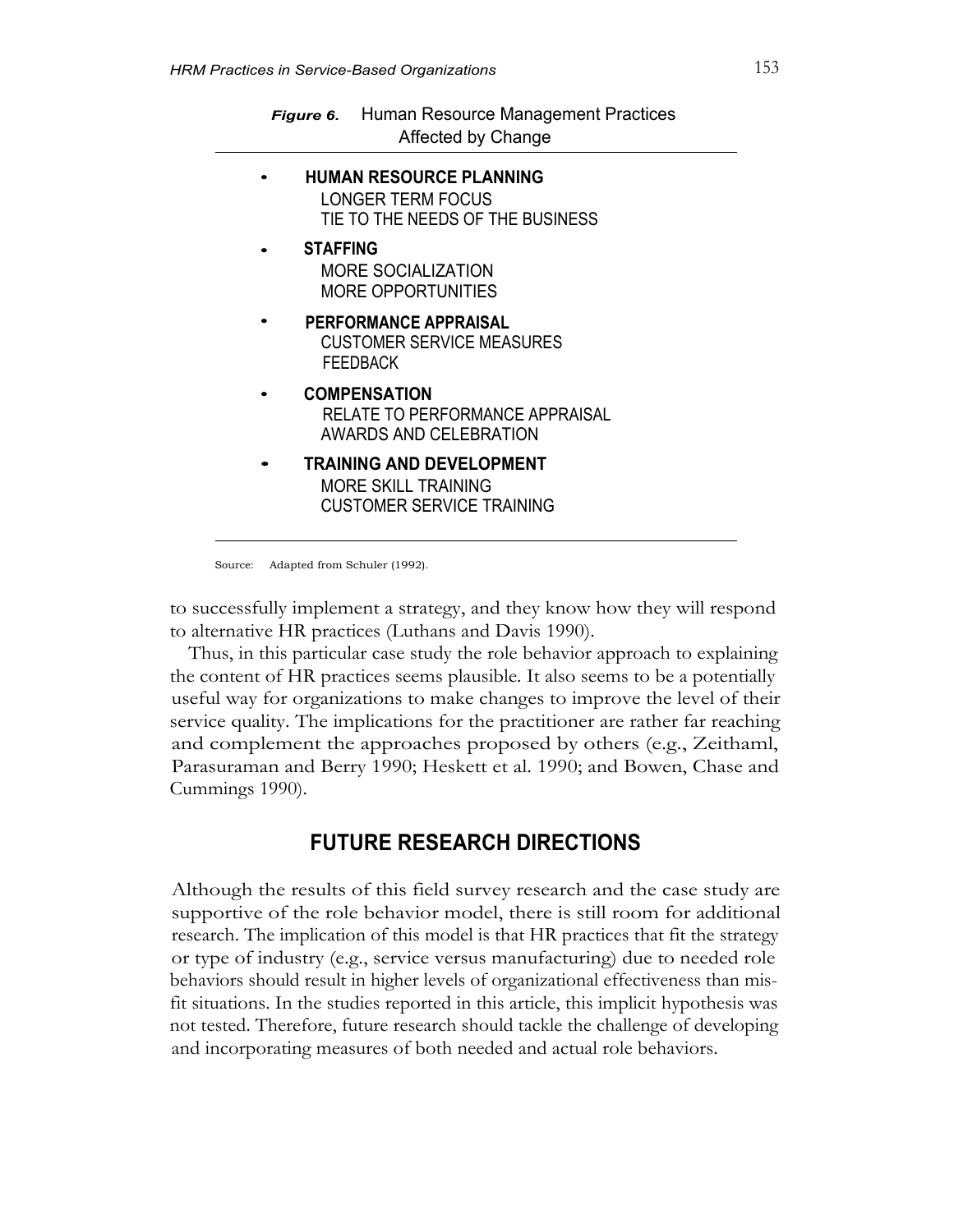Further research might also investigate a broader set of HRM practices. Including more HRM practices (e.g., recruitment and selection methods) might reveal a relationship between selection practices and strategy (e.g., see Olian and Rynes 1984). Because strategy was examined only in the case study, it too could be the subject of a broader field survey. In order to conduct such a study, however, researchers must first develop measures that accurately specify the alternative strategies pursued by service-based firms. Such measurement specification, as well as conceptual understanding, may require that researchers use the case study approach and conduct in-depth discussions with the organizations.

Finally, the Grand Union case study suggests that organizations can benefit from having all employees participate in the establishment of HRM practices and identification of needed role behaviors, assuming they are given the information they need about the firm's strategy. It appears that stronger support for hypothesized relationships between needed role behaviors and HR practices is likely to be found when there is greater understanding and participation by the employees in the organizations being studied. However, this speculation is based on a single case study, so additional research is required before drawing firm conclusions.

## **ACKNOWLEDGMENT**

Financial support for this project was generously provided by New York University, the University of Michigan and the Human Resource Planning Society, for which the authors are grateful. Portions of this study were reported previously in *Personnel Psychology,* who we thank for granting permission to reprint the description of our methods.

### **NOTES**

1. Organizations were classified according to the industry codes used by "Corporate Scoreboard" (1985).

2. This is an abbreviated summary of the case at the Grand Union. It is used for illustrative purposes only and is not meant to be either complete or thorough in presentation of everything done by the firm. It is copyrighted by the second author and is used here by, permission. Exhibits 2 through 6 originally appeared in R.S. Schuler (1992) "Strategic human resource management: Linking the people with the strategic needs of the business." *Organizational Dynamics.* Spring.

## **REFERENCES**

Aldrich, H. (1979), *Organizations and Environments.* Englewood Cliffs, NJ: Prentice-Hall, Inc. Bowen, D. and B. Schneider (1988), "Services Marketing and Management: Implications for Organizational Behavior," in *Research in Organizational Behavior, B.* Staw and L. Cummings, eds. 10, 43-80.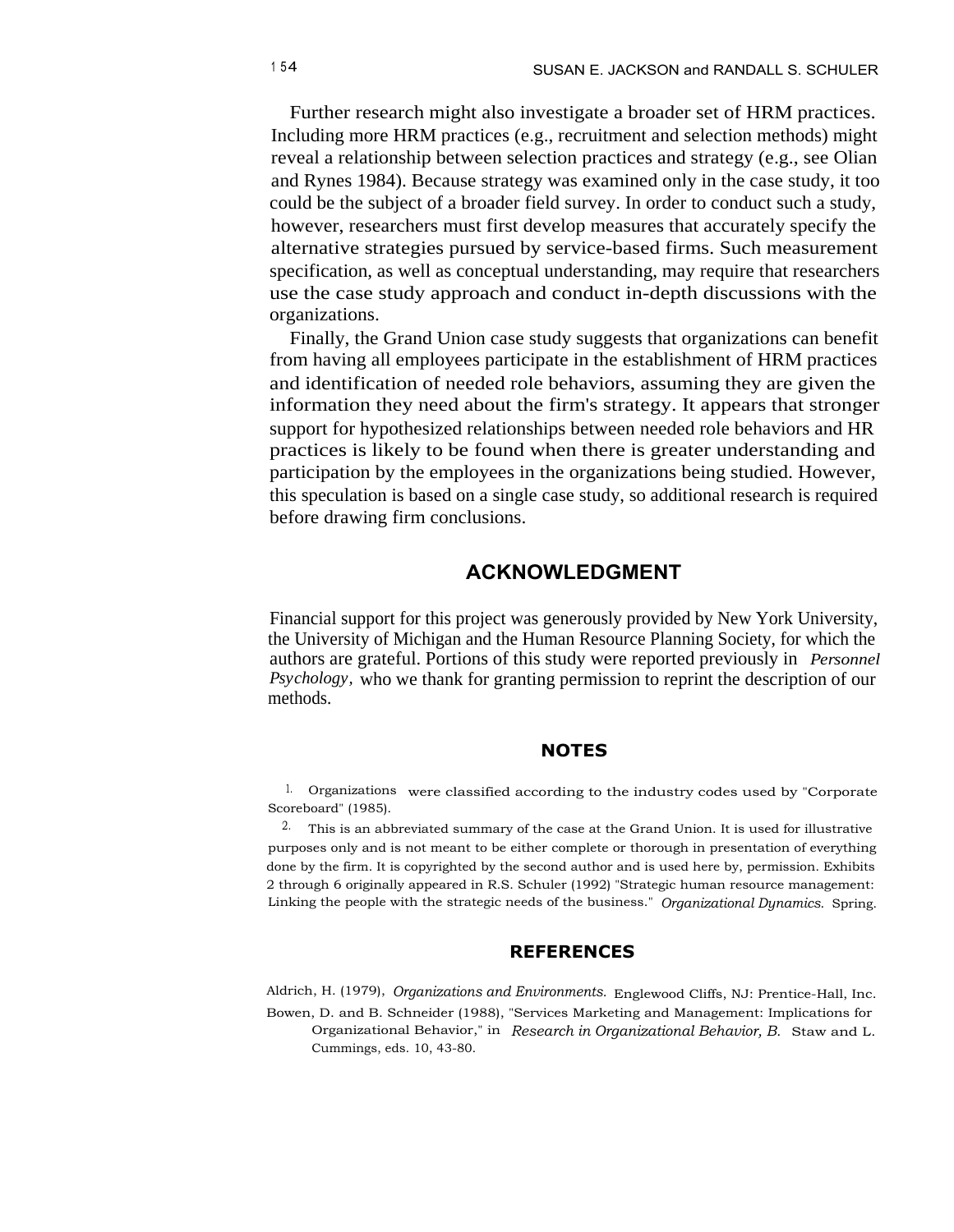Bowen, D., R. Chase and T. Cummings, eds. (1990), *Service Management Effectiveness.* San Francisco: Jossey-Bass.

C. Siehl and B. Schneider (1989), "A Framework for Analyzing Customer Service Orientations in Manufacturing," *Academy of Management Review,* 14, 79-95.

Bowles, S. and H. Gintis (1976), *Schooling in Capitalist America.* New York: Basic Books.

- Brown, S., E. Gummesson, B. Edvardsson and B. Gustavsson, eds. (1991), *Service Quality: Multidisciplinary and Multinational Perspectives.* Lexington, MA: Lexington Books.
- Chase, R. and D. Bowen (1991), "Service Quality and the Service Delivery System: A Diagnostic Framework," in *Service Quality: Multidisciplinary and Multinational Perspectives. S.* Brown, E. Gummesson, B. Edvardsson and B. Gustavsson, eds. Lexington, MA: Lexington Books, 157-178.
- Cohen, Y. and J. Pfeffer (1986), "Organizational Hiring Standards," *Administrative Science Quarterly,* 31, 1-24.
- Collins, R. (1979), *The Credential Society.* New York: Academic Press.
- Denton, K. D. (1990), "The Service Imperative," *Personnel Journal,* (March), 66-74.
- Doeringer, P. and M. Piore (1971), *Internal Labor Markets and Manpower Analysis.* Lexington, MA: D. C. Heath.
- Dougherty, T. and R. Pritchard (1985), "The Measurement of Role Variables: Exploratory Examination of a New Approach," *Organizational Behavior and Human Decision Processes,* 35, 141-155.
- Edwards, R. (1976), "Worker Traits and Organizational Incentives: What Makes a (Good) Worker?" *Journal of Human Resources, 11,* 51-68.
- Goldstein, I. (1986), *Training: Program Development and Evaluation.* Monterey, CA: Brooks/ Cole.
- Gronroos, C. (1990), *Service Management and Marketing.* Lexington, MA: Lexington Books.
- Gupta, A. and V. Govindarajan (1984a), "Build, Hold, Harvest: Converting Strategic Intentions Into Reality." *Journal of Business Strategy, 4,* 34-47.
	- and (1984b), "Business Unit Strategy, Managerial Characteristics, and Business Unit Effectiveness at Strategy Implementation," *Academy of Management Journal, 9,* 25- 41
- Hambrick, D. and C. Snow (1987), "Strategic Reward Systems," in *Strategy, Organization Design and Human Resource Management. C.* Snow, ed. Greenwich, CT: JAI Press Inc.
	- and P. Mason (1984), "Upper Echelons: The Organization as a Reflection of Its Top Managers," *Academy of Management Review,* 9,193-206..
- Hannan, M. and J. Freeman (1977), "The Population Ecology of Organizations," *American Journal of Sociology,* 82, 929-964.
- Heskett, J., E. Sasser, Jr. and C. Hart (1990), *Service Breakthroughs.* New York: The Free Press.
- Hollingshead, A. (1949), *Elmtown's Youth.* New York: Wiley.
- Hrebiniak, L. and W. Joyce (1985), "Organizational Adaptation: Strategic Choice and Environmental Determinism," *Administrative Science Quarterly,* 30, 336-349.
- Jackson, S., R. Schuler and J. Rivero (1989), "Organizational Characteristics as Predictors of Personnel Practices," *Personnel Psychology, 43,* 727-786.
	- R. Schwab and R. Schuler (1986), "Toward an Understanding of the Burnout Phenomenon," *Journal of Applied Psychology,* 71, 630-640.
	- and R. Schuler (1985)," A Meta-Analysis and Conceptual Critique of Research on Role Ambiguity and Role Conflict in Work Settings," *Organizational Behavior and Human Decision Processes,* 36, 16-78.
- Jacques, E. (1989), *Requisite Organization.* Arlington, VA: Cason Hall and Company.
- Kahn, R. et al. (1964), *Occupational Stress: Studies in Role Conflict and Ambiguity.* New York: Wiley.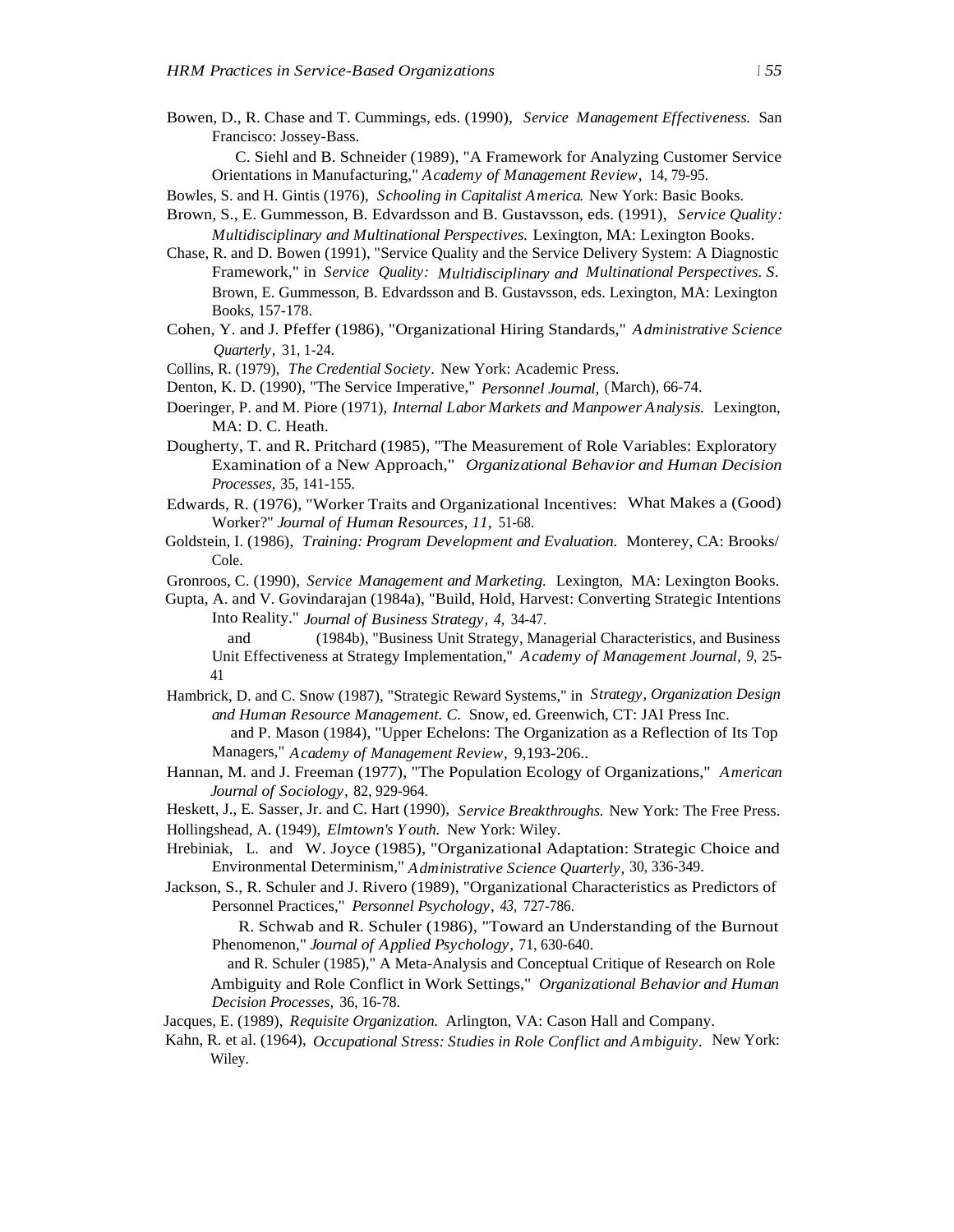- Katz, D. and R. Kahn (1978), *The Social Psychology of Organizations,* 2nd ed. New York: John W iley.
- Kerr, J. (1985), "Diversification Strategies and Managerial Rewards: An Empirical Study," *Academy* of *Management Journal,* 28,155-179.
	- (1982), "Assigning Managers on the Basis of the Life Cycle," *Journal of Business Strategy,* 58-65.
- Kochan, T. and J. Chalykoff (1987), "Human Resource Management and Business Life Cycles: Some Preliminary Propositions," in *Human Resources and High Technology Firms, A.* Kleingartner and C. Anderson, eds. Lexington, MA: D.C. Heath.
- Kotter, J. (1990), *A Force for Change.* New York: The Free Press.
- Larsson, R. and D. Bowen (1989), "Organization and Customer: 'Managing Design and Coordination of Services," *Academy of Management Review,* 14, 213-233.
- Lawler, E., III (1984), "The Strategic Design of Reward Systems," in *Readings in Personnel and Human Resource Management, R.* Schuler and S. Youngblood, eds. St. Paul: West Publishing, 253-269.
- Luthans, F. and T. Davis (1990), "Applying Behavioral Management Techniques in Service Organizations," in *Service Management Effectiveness, D.* Bowen and R. Chase, eds. San Francisco: Jossey-Bass, 177-210.
- Meyer, M. (1980), "Organizational Structure as Signaling," *Pacific Sociological Review,* 22, 481- 500.
- Meyer, J. and B. Rowan (1977), "Institutionalized Organizations: Formal Structure as Myth and Ceremony," *American Journal of Sociology,* 83, 340-363.
- Miller, D., M. Kets de Vries and M. Toulouse (1982), "Top Executives Locus of Control and Its Relationship to Strategy-Making, Structure, and Environment," *Academy of Management Journal,* 25, 237-253.
- Mills, P. and D. Moberg (1990), "Strategic Implications of Service Technologies," in *Service Management Effectiveness,* D. Bowen and R. Chase, eds. San Francisco: Jossey-Bass, 97-125.
- Mintzberg, H. (1973), *The Nature of Managerial Work.* New York: Harper and Row.
- Naylor, J., R. Pritchard and D. Ilgen (1980), *A Theory of Behavior in Organizations.* New York: Academic Press.
- Noland, E. and E. Bakke (1949), *Workers Wanted.* New York: Harper and Row.
- Olian, J. and S. Rynes (1984), "Organizational Staffing: Integrating Practice with Strategy," *Industrial Relations, 23,* 170-183.
- Osterman, P. (1984), *Internal Labor Markets.* Cambridge, MA: London.
- Parasuraman, A., L. Berry and V. Zeithaml (1991), "Understanding, Measuring, and Improving Service Quality Findings From a Multiphase Research Program," in *Service Quality: Multidisciplinary and Multinational Perspectives, S.* Brown, E. Gummesson, B. Edvardsson and B. Gustavsson, eds. Lexington, MA: Lexington Books, 253-268.
- Pfeffer, J. and Y. Cohen (1984), "Determinants of Internal Labor Markets in Organizations," *Administrative Science Quarterly,* 29, 550-572.
- Porter, M. (1985), *Competitive Advantage.* New York: Free Press.

- Rizzo, J., R. House and S. Lirtzman (1970), "Role Conflict and Ambiguity in Complex Organizations," *Administrative Science Quarterly,* 15, 150-163.
- Schneider, B. and D. Schecter (1991), "Development of a Personnel Selection System for Service Jobs," in *Service Quality: Multidisciplinary and Multinational Perspectives, S.* Brown, E. Gummesson, B. Edvardsson and B. Gustavsson, eds. Lexington, MA: Lexington Books, 217-236.
	- (1990), "Alternative Strategies for Creating Service-Oriented Organizations," in *Service Management Effectiveness,* D. Bowen, and R. Chase, eds. San Francisco: Jossey-Bass, 126-151.

<sup>(1980),</sup> *Competitive Strategy.* New York: Free Press.